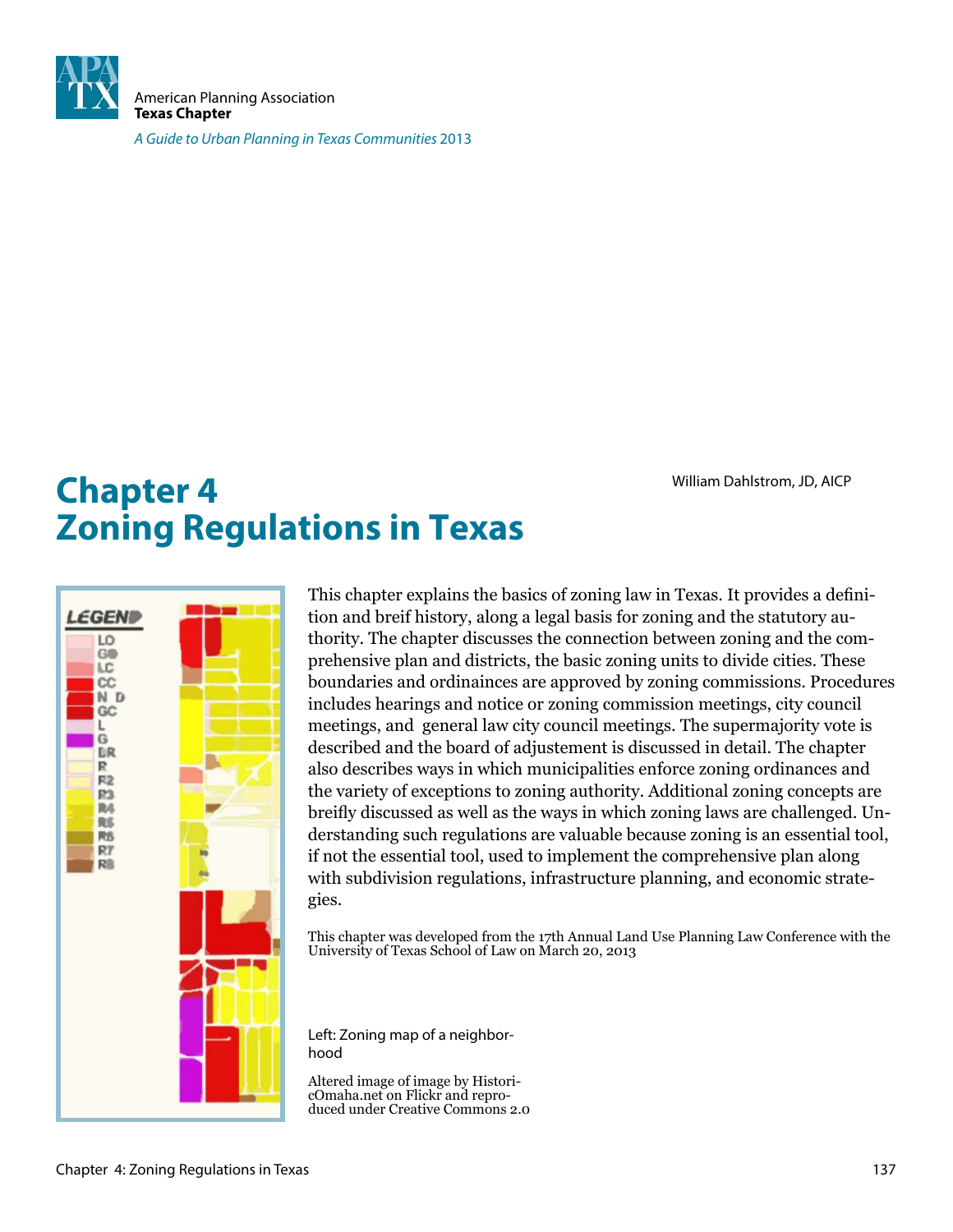

# **DEFINITION AND HISTORY**

"Zoning" is the fundamental regulation of a governmental entity used to control land uses pursuant to a comprehensive plan. "Zoning regulation is a recognized tool of community planning, allowing a municipality, in the exercise of its legislative discretion, to restrict the use of private property."<sup>1</sup>

As the result of the mounting problems from industrialization and urbanization of cities in the late nineteenth and early twentieth cities, municipal governments recognized the need to adopt regulations to make cities more livable, safe and sanitary. Widely recognized as the first comprehensive zoning ordinance, the New York City Zoning Ordinance of 1916 was enacted to regulate height and setbacks of larger buildings to allow sunlight and air to reach adjacent properties and to restrict incompatible uses from residential districts. <sup>2</sup>

In 1921, U.S. Secretary of Commerce Herbert Hoover, commissioned an advisory committee to draft a model zoning statute, The Standard Zoning Enabling Act of 1926, which became the model for zoning legislation throughout the country. The Act included a section on a "Grant of Power" which authorized zoning for "the purpose of promoting health, safety, morals, or the general welfare of the community."<sup>3</sup>

Section 3 of the Act, "Purposes in View" provided,

Such regulations shall be made in accordance with a comprehensive plan and designed to lessen congestion in the streets; to secure safety from fire, panic and other dangers; to promote health and the general welfare; to provide adequate light and air; to prevent the overcrowding of land; to avoid undue concentration of population; to facilitate the adequate provision of transportation, water, sewerage, schools, parks, and other public requirements. Such regulations shall be made with reasonable consideration, among other things, to the character of the district and its peculiar suitability for particular uses, and with a view to conserving the value of buildings and encouraging the most appropriate use of land throughout such municipality. <sup>4</sup>

4 Id. at Section 3

#### **Typically, zoning will consist of:**

(i) an ordinance that sets forth items such as definitions, permitted land uses and development standards, and

(ii) a map designating the districts within the jurisdiction.

*Municipal governments recognized the need to adopt regulations to make cities more livable, safe and sanitary.* 

<sup>1</sup> City of Brookside Village. v. Comeau, 633 S.W.2d 790, 792 (Tex. 1982), cert. denied, 459 U.S. 1087 (1982).

<sup>2</sup> New York City Department of City Planning Website, 2013

<sup>3</sup> A Standard State Zoning Enabling Act Under Which Municipalities May Adopt Zoning Regulations; Section 1, U.S. Department of Commerce (1926)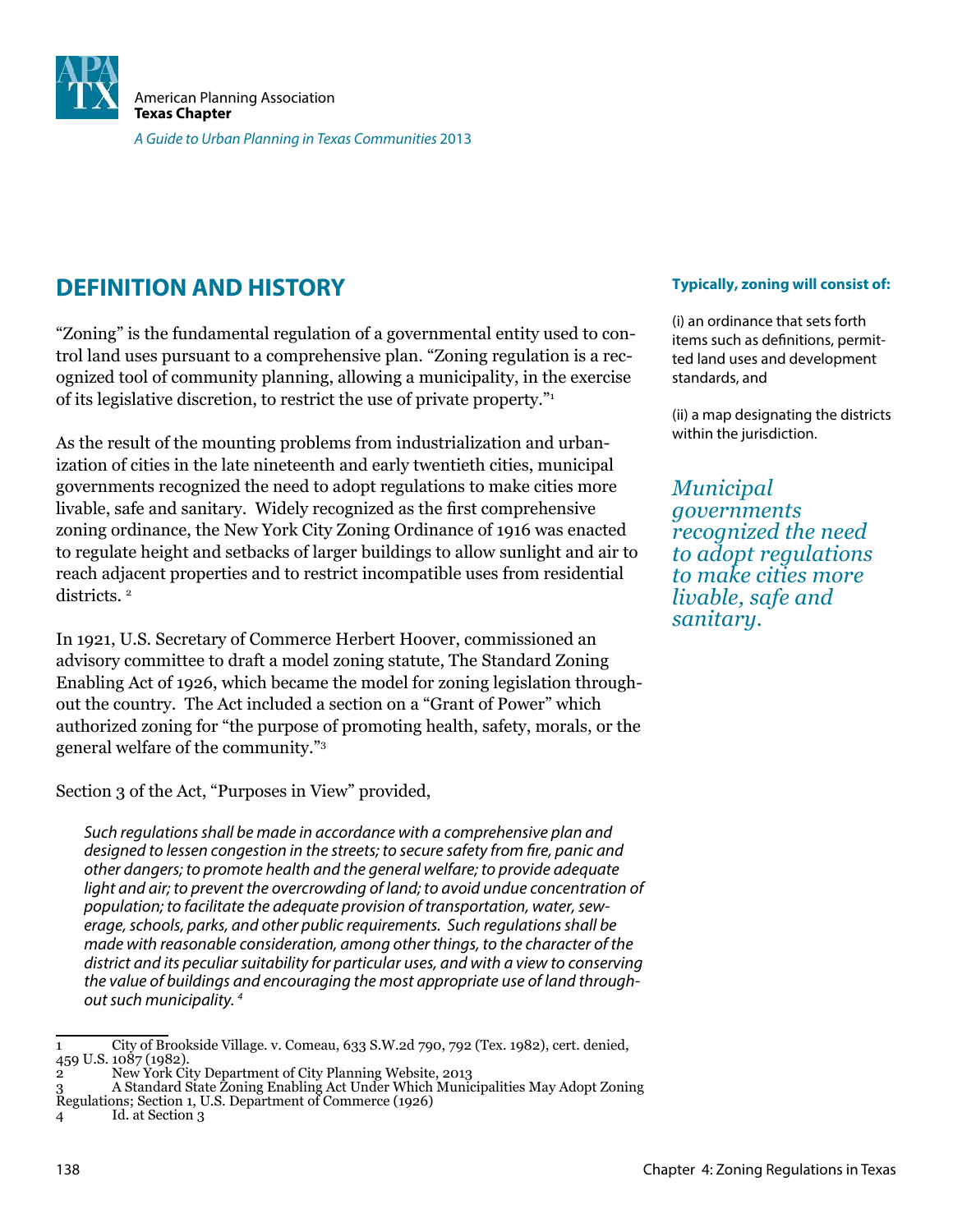



The **Standard Zoning Enabling Act of 1926** became the model for zoning legislation throughout the country.

*In Village of Euclid, Ohio v. Ambler Realty Co., the Court ruled that there may be valid reasons to separate intensive uses from less intensive uses for the general welfare*

The Act also included sections describing the means of adopting and amending the regulations, the establishment of a zoning commission and board of adjustment, the enforcement of regulations, and the resolution of conlicts with other laws.<sup>5</sup>

# **LEGAL BASIS**

The United States Supreme Court ruled in 1926 that zoning is a valid exercise of the municipality's police power. In *Village of Euclid, Ohio v. Ambler Realty Co.*, 272 U.S. 365 (1926), the Village of Euclid enacted an ordinance that established six classes of use districts, three classes of height districts, and four classes of area districts in an effort to control industrial expansion from the City of Cleveland into the Village. Ambler Realty argued that the classiication of its property deprived it "of liberty and property without due process of law" and denied "it the equal protection of the law."<sup>6</sup> Ambler Realty also speciically argued that the zoning ordinance attempted "to restrict and control the lawful uses of appellee's land so as to confiscate and destroy a great part of its value."<sup>7</sup> The Court ruled that there may be valid reasons to separate intensive uses from less intensive uses for the general welfare holding, "it is enough for us to determine, as we do, that the ordinance, in its general scope and dominant features, so far as its provisions are here involved, is a valid exercise of authority."<sup>8</sup>

The validity of zoning in Texas was approved by the Texas Supreme Court in *Lombardo v. City of Dallas*. In that case, the Court acknowledged that "it appears that full authority was delegated cities and incorporated villages to restrict the use of buildings, structures and land for trade, industry, residence, or other purposes. Zoning, in general, is the division of a city or area into districts, and the prescription and application of different regulations in each district; generally, such division is into two classes of districts, such as was attempted by the ordinance under consideration. Effective zoning regulations, as that term is now well understood, comprehends, necessarily, prohibitions and restrictions; prohibitions against certain uses in named districts, and restrictions as to the area of lots to be built upon, the size and height of

<sup>5</sup> A Standard State Zoning Enabling Act Under Which Municipalities May Adopt Zoning 5 A Standard State Zoning Zimbang (1926)<br>Regulations, U.S. Department of Commerce (1926)

<sup>6</sup> *Village of Euclid, Ohio v. Ambler Realty Co.*, 272 U.S. 365, 384 (1926)

<sup>7</sup> Id. Id. at 397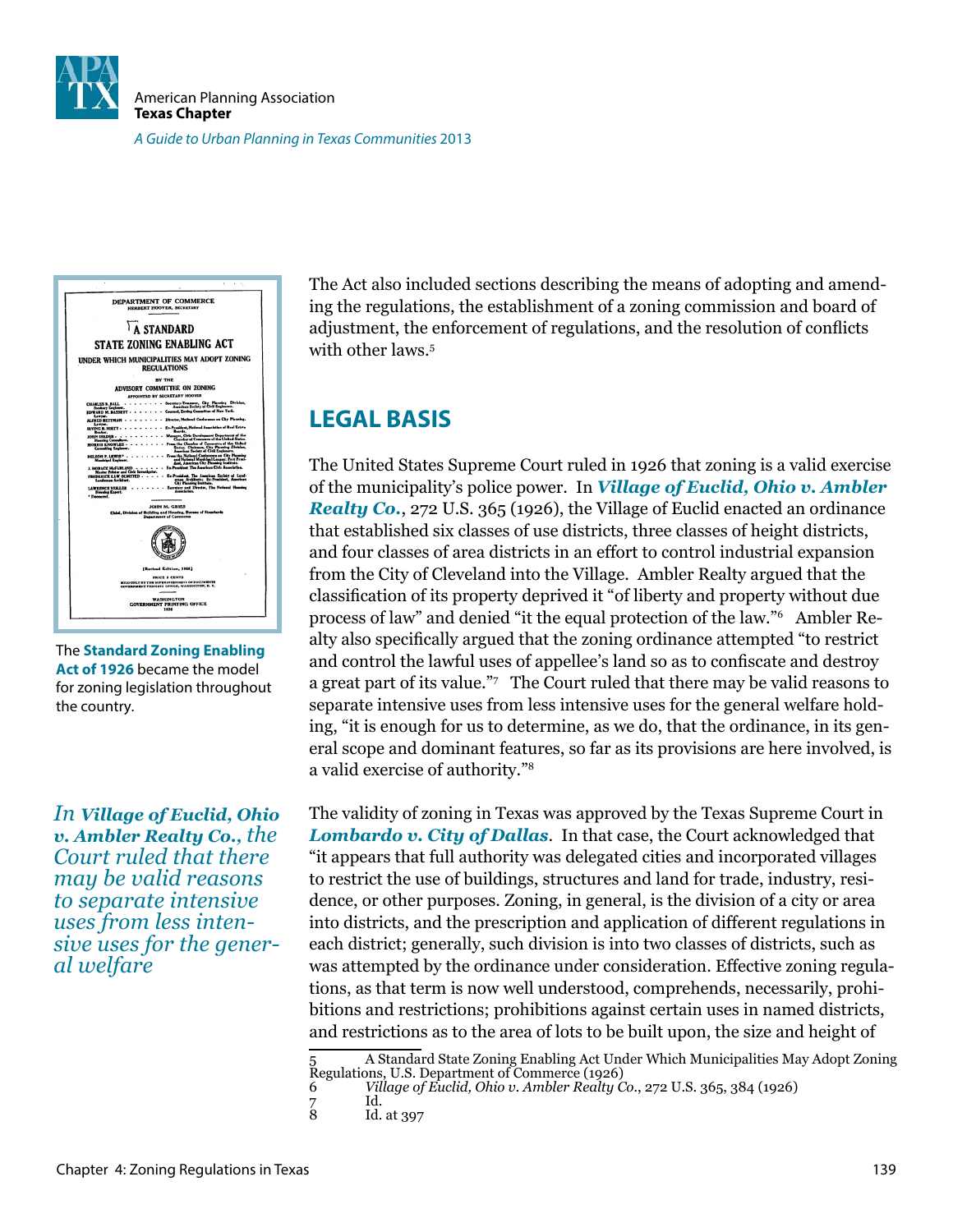

structures, yard spaces to be left unoccupied, etc."<sup>9</sup> The Court held, "that the legislative act and the ordinance of the city of Dallas, called in question, and the provisions of same as applied to plaintiff and his property, are not subject to the objections urged by plaintiff, but that they are valid and enforceable."<sup>10</sup>

# **STATUTORY AUTHORITY**

In *Lombardo*, the City of Dallas relied on Texas' adopted version of the Standard Zoning Enabling Act adopted in 1927 as Article 1011 of the Texas General Statutes. In 1987, the sections of Article 1011 were codified in Chapter 211 of the Texas Local Government Code. Chapter 211 currently provides that the zoning regulatory power is "for the purpose of promoting the public health, safety, morals, or general welfare and protecting and preserving places and areas of historical, cultural, or architectural importance and significance."<sup>11</sup>

Under Section 211.003, the municipality may regulate:

- 1. The height, number of stories, and size of buildings and other structures;
- 2. The percentage of a lot that may be occupied;
- 3. The size of yards, courts, and other open spaces;
- 4. Population density;

5. The location and use of buildings, other structures, and land for business, industrial, residential, or other purposes; and

6. The pumping, extraction, and use of groundwater by persons other than retail public utilities, as defined by Section 13.002, Water Code, for the purpose of preventing the use or contact with groundwater that presents an actual or potential threat to human health.<sup>12</sup>

Further, the Statute provides that a city may regulate "the construction,

*"...promoting the public health, safety, morals, or general welfare and protecting and preserving places and areas of historical, cultural, or architectural importance and signiicance"*

<sup>9</sup> *Lombardo v. City of Dallas,* 47 S.W.2d 495, 499 (Tex. Civ. App.—Dallas 1932), aff'd, 124 Tex. 1, 73 S.W.2d 475 (1934)

<sup>10</sup> Id.

<sup>11</sup> Texas Local Government Code Section 211.001 (2013)

<sup>12</sup> Id. at Section 211.003 (a)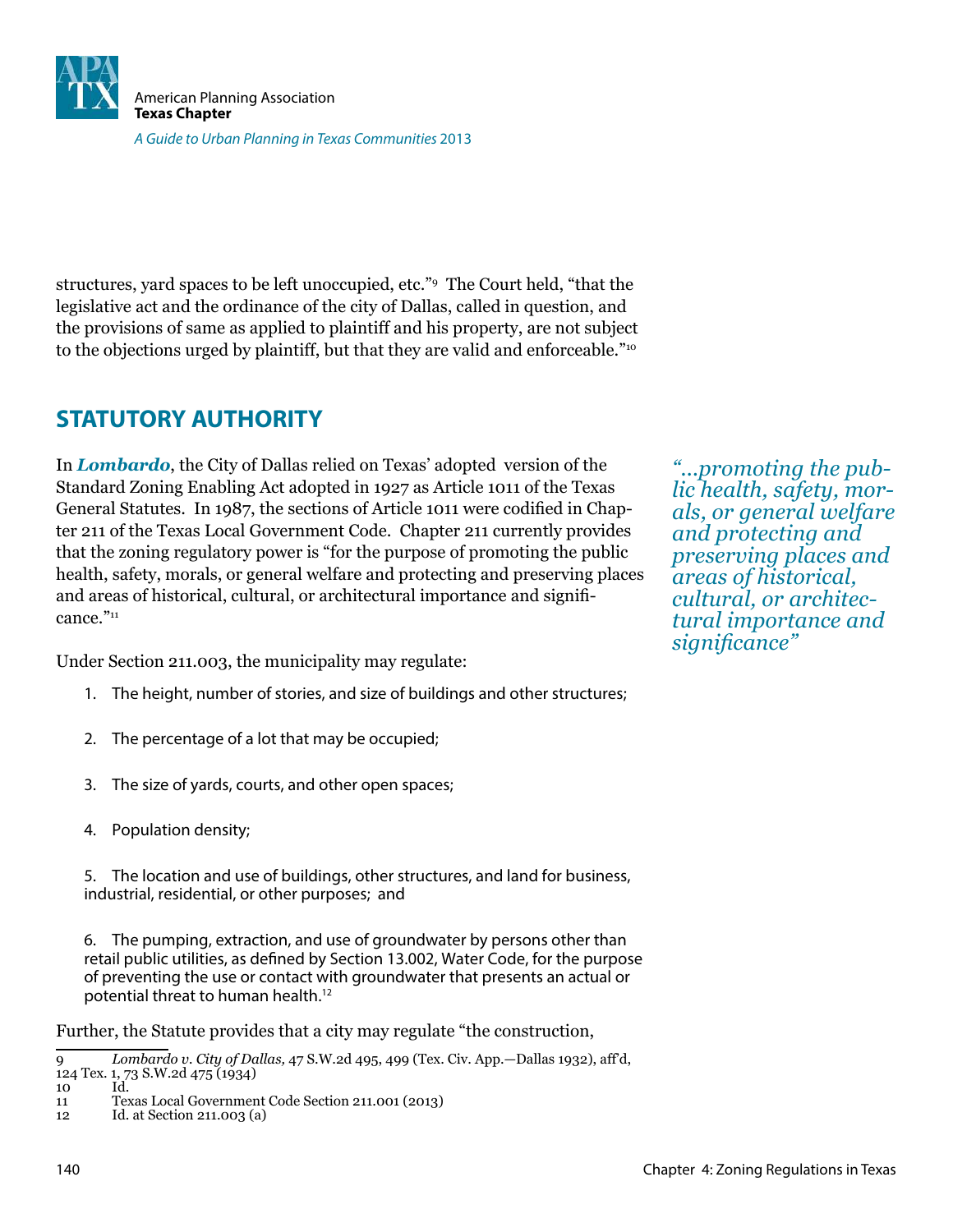



The Purpose in View of the Standard Zoning Enabling Act states that "such regulations shall be made in accordance with a comprehensive plan..." The above image is of the City of Tyler, Texas Comprehensive Plan 2007-2030.

reconstruction, alteration, or razing of buildings and other structures" with regard to designated places and areas of historical, cultural, or architectural importance and significance.<sup>13</sup> The governing body of a home-rule municipality may also regulate the bulk of buildings.<sup>14</sup>

# **THE COMPREHENSIVE PLAN**

Zoning is one of the primary implementation tools of a municipality's comprehensive plan. Zoning regulations must be adopted in accordance with a comprehensive plan and must be designed to:

- 1. Lessen congestion in the streets;
- 2. Secure safety from fire, panic, and other dangers;
- 3. Promote health and the general welfare;
- 4. Provide adequate light and air;
- 5. Prevent the overcrowding of land;
- 6. Avoid undue concentration of population; or

7. Facilitate the adequate provision of transportation, water, sewers, schools, parks, and other public requirements.<sup>15</sup>

# **DISTRICTS**

According to the Chapter 211, a city may divide the municipality into districts of a number, shape, and size and within each district, the city may regulate the erection, construction, reconstruction, alteration, repair, or use of buildings, other structures, or land.16 The regulations must be uniform for each class or kind of building in a district; however, the regulations may vary from

- 13 Id. at Section 211.003 (b)
- 14 Id. at 211.003 (c)
- 15 Id. at 211.004
- 16 Id. at 211.005 (a)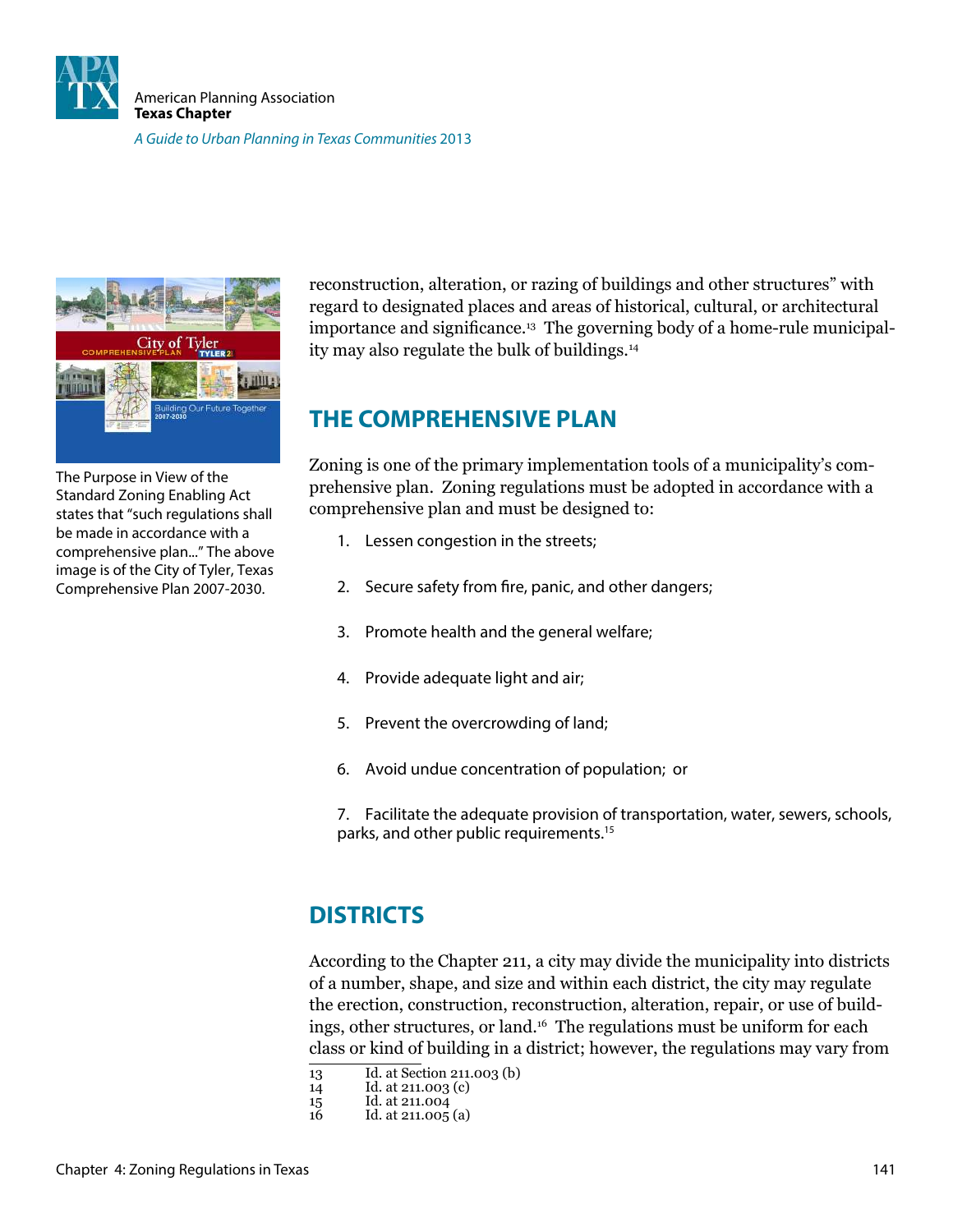



district to district<sup>17</sup> and shall be adopted "with reasonable consideration, among other things, for the character of each district and its peculiar suitability for particular uses, with a view of conserving the value of buildings and encouraging the most appropriate use of land in the municipality."<sup>18</sup>

# **CREATION OF A ZONING COMMISSION**

A city may appoint a zoning commission to make recommendations regarding the boundaries of the original zoning districts and zoning regulations.19 Often, a city will appoint a commission that performs the recommending authority under Chapter 211 and the planning commission authority regarding subdivisions and plats granted under Chapter 212 of the Texas Local Government Code.

With regard to zoning, this body is a "recommending" body. However, some zoning ordinances also provide that the zoning commission is charged with approval of site plans pursuant to the provisions of that city's zoning ordinance. In that regard, they may be the final municipal authority for the

| 17 | Id. at 211.005 (b) |  |
|----|--------------------|--|
|    |                    |  |

Left: Dallas, Texas Council Chambers.

Image by jypsygen on Flickr and reproduced under Creative Com- $\frac{1}{2}$  mons 2.0

<sup>18</sup> Id. at 211.005 (c)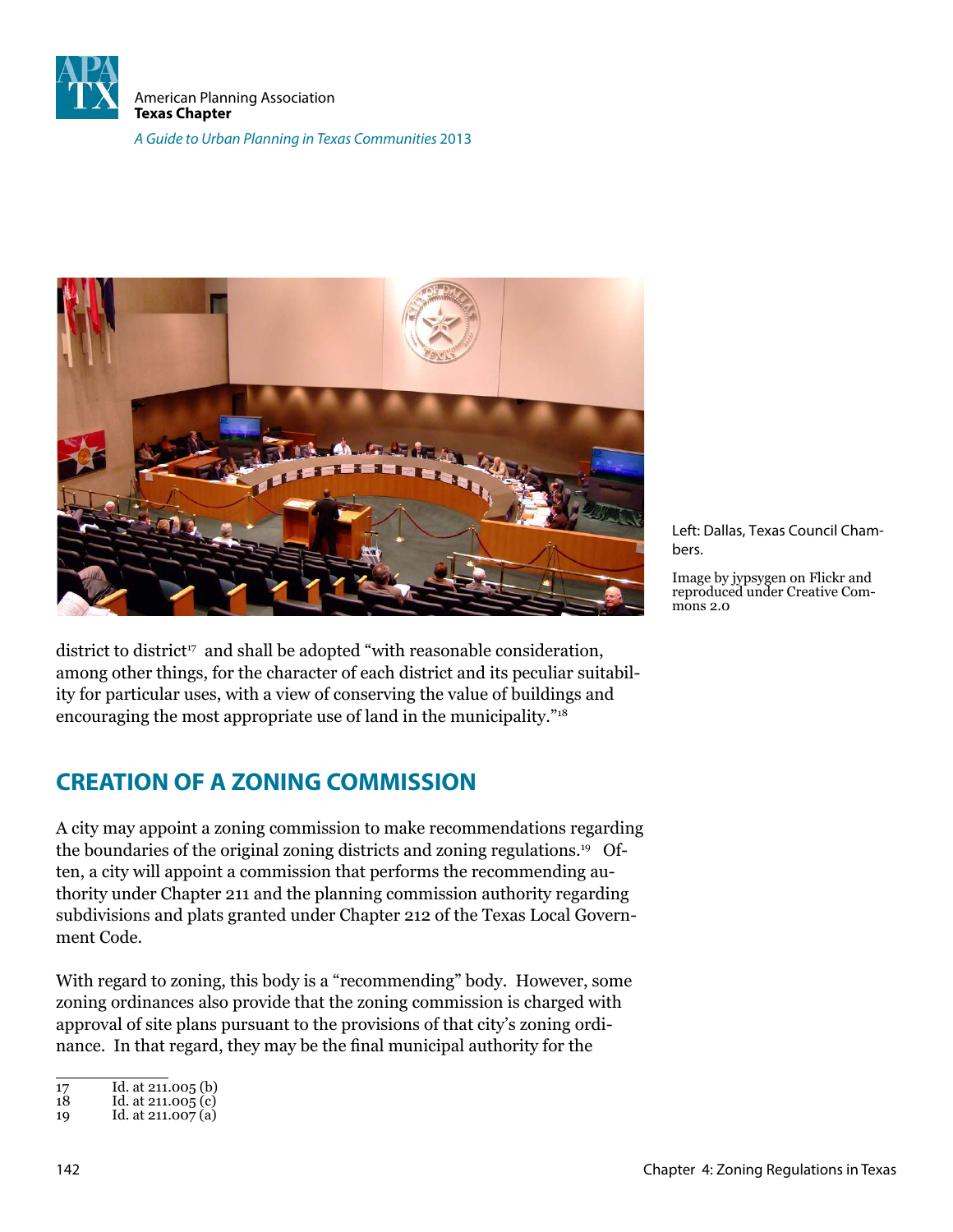

review and approval of a site plan.

# **PROCEDURES**

### **Hearings**

Approval of a zoning ordinance, districts and amendments of the same require public hearings before the zoning commission and city council. The commission is required to make a preliminary report, hold the public hearing and submit a final report to the city council.<sup>20</sup> The city council must receive the report before it can conduct its hearing.<sup>21</sup> A home rule city may allow joint hearings of the city council and zoning commission provided the city council, by two-thirds vote, has prescribed the type of notice and location for the hearing.<sup>22</sup>

### **Notice**

#### **Zoning Commission**

Written notice of the zoning commission hearing must be sent to the owners of the property within 200 feet of the property on which a change in classiication is proposed "before the 10th day before the hearing date." Notice is suficient if it is deposited in the municipality, with properly addressed with postage paid, in the United States mail.<sup>23</sup>

#### **City Council**

Notice of the time and place of the city council hearing must be published in oficial newspaper or a newspaper of general circulation in the city, "before the 15th day before the date of the hearing."<sup>24</sup>

#### **General law city without a zoning commission**

A general law city without a commission must provide notice of the city council hearing to the property owners within 200 feet of the property subject to change in the same manner as notice prior to a commission hearing.<sup>25</sup>

| Id. at $211.007$ (b)<br>20 |  |
|----------------------------|--|
|----------------------------|--|

21 Id. Id. at  $(d)$ 

23 Id. at 211.007 (c)<br>24 Id. at 211.006 (a) Id. at  $211.006$  (a)

<sup>25</sup> Id. at 211.006 (b)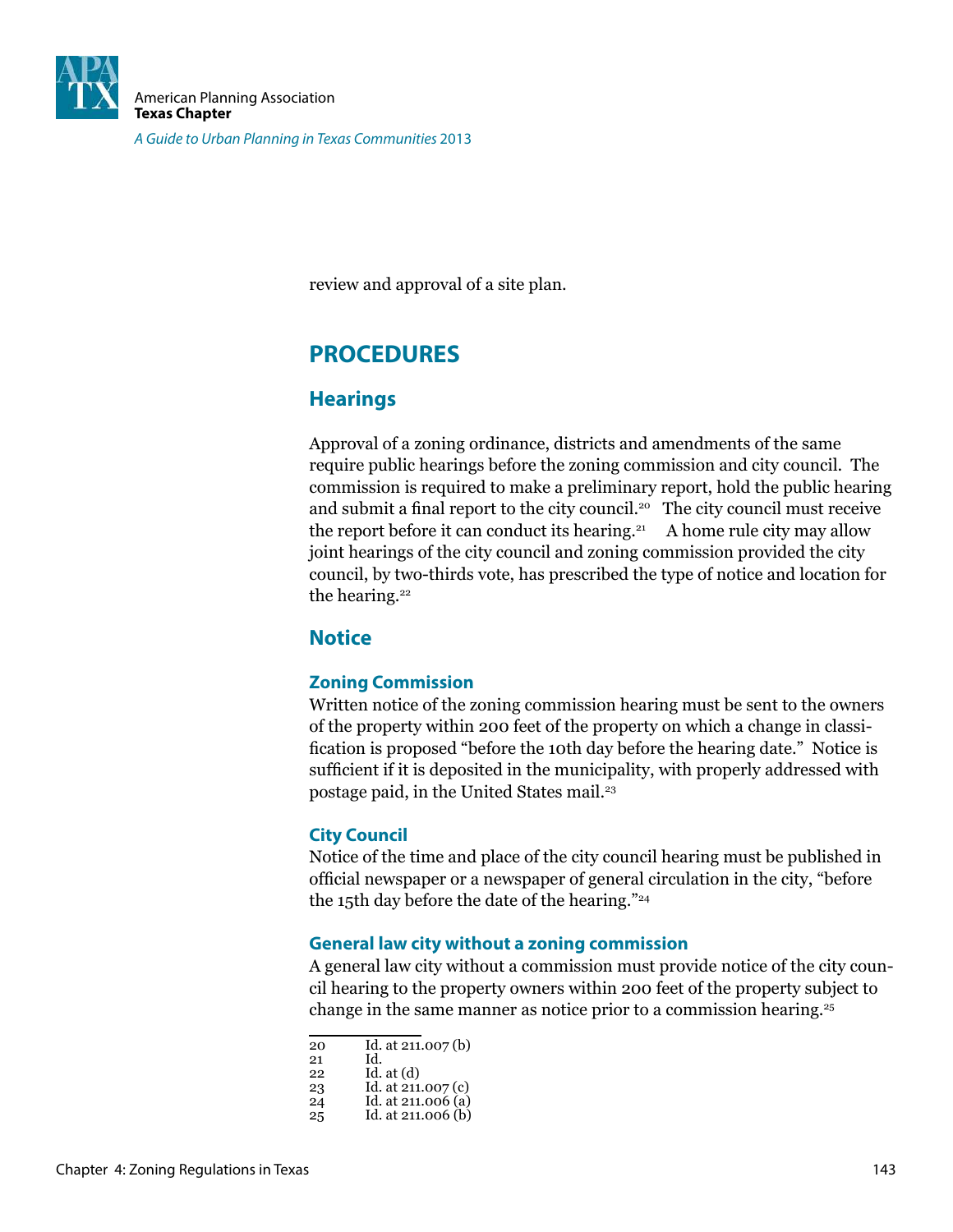

# **SUPERMAJORITY VOTE**

The Statute provides that three-fourths majority afirmative vote is required to approve a change in a regulation or boundary if written protest is filed by the owners of at least 20 percent of either:

- 1. The area of the lots or land covered by the proposed change; or
- 2. The area of the lots or land immediately adjoining the area covered by the proposed change and extending 200 feet from that area. <sup>26</sup>

Further, the city may by ordinance require that the afirmative vote of at least three-fourths majority of city council is required to overrule a recommendation of the zoning commission that a proposed change to a regulation or boundary be **denied**. 27

However, in *Appolo Development, Inc. v. City of Garland*, the Court ruled that the supermajority requirement did not apply to property that was subject to interim zoning at the time of annexation.

"We do not believe it was intended that Section 5 of Ordinance 1011 [predecessor of Section 211.006 (d)] should have the efect of so zoning all property thereafter annexed that no owner of newly annexed property could apply for permanent zoning without placing himself under the burden of obtaining a favorable vote of three-fourths of the members of the City Council if a protest were made by adjacent property owners described in Article 1011e." <sup>28</sup>

# **BOARD OF ADJUSTMENT**

The city may appoint a board of adjustment to consider variances, special exceptions and appeals of administrative oficials in the enforcement of the zoning regulations.<sup>29</sup> The board consists of five members who are appointed by the city council. Each case before the board must be heard by at least 75 percent of the members of the board.<sup>30</sup> Boards of adjustment in cities in excess of 500,000 may consist of several panels with at least five members



Above: Zoning and land use maps

Image by tracktwentynine on Flickr and reproduced under Creative Commons 2.0

<sup>26</sup> Id. at Section 211.006 (d)<br>27 Id. at Section 211.006 (f)

<sup>27</sup> Id. at Section 211.006  $(f)$ <br>28 Appolo Development, Inc.

<sup>28</sup> *Appolo Development, Inc. v. City of Garland,* 476 S.W.2d 365 (Tex. App.-Dallas,

<sup>1972;</sup> rehr'g denied 1972)

TEXAS LOCAL GOV'T CODE, Section 211.008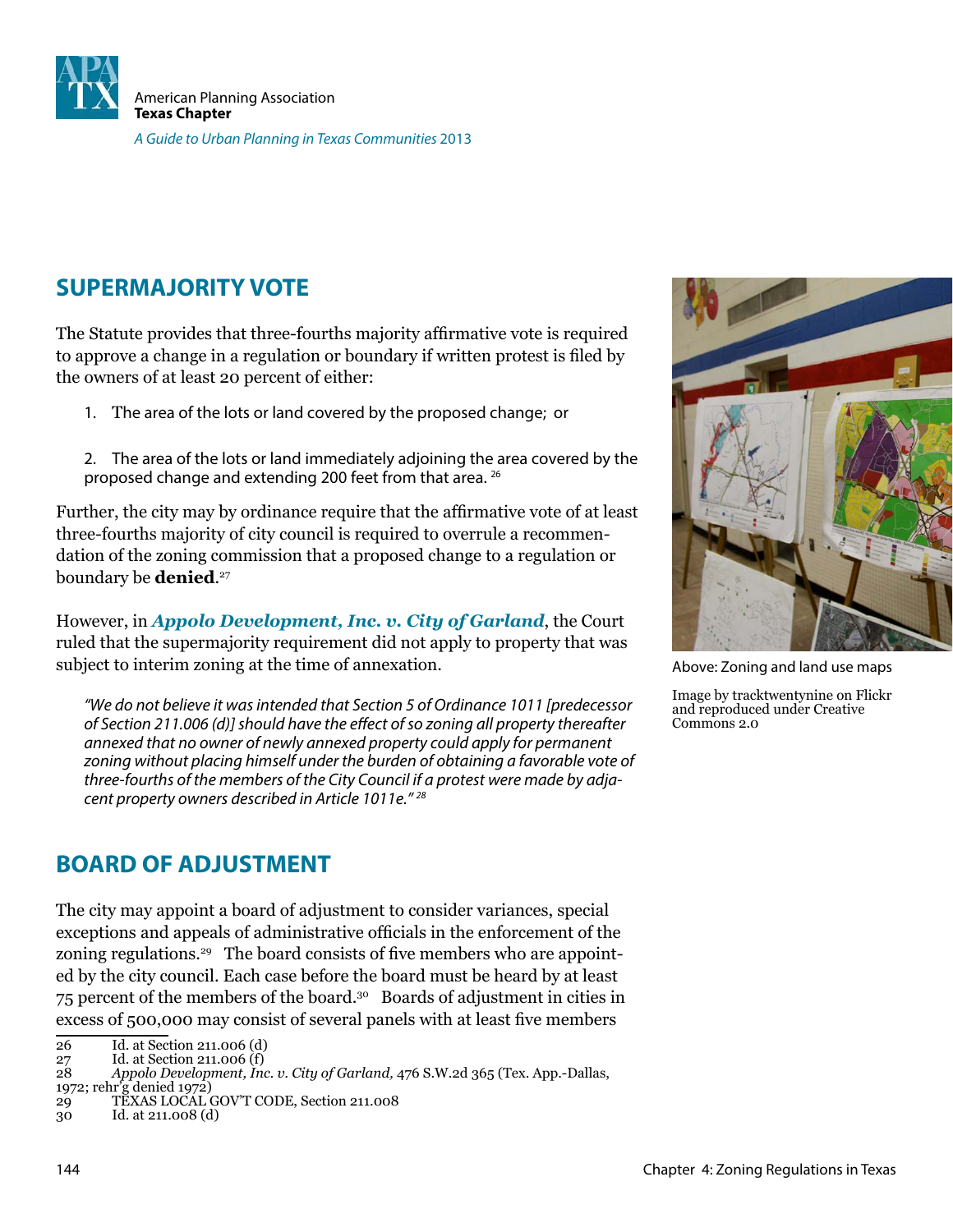



per panel.<sup>31</sup>

The board of adjustment may hear and decide:

1. Appeals of an order, requirement, decision, or determination made by an administrative official in the enforcement of zoning regulations;

- 2. Special exceptions;
- 3. Variances from the terms of a zoning ordinance; and
- 4. Other matters authorized by an ordinance adopted under Chapter 211.<sup>32</sup>

Variances by deinition are modiications to zoning regulations authorized by the board when the following standards are met:

1. The variance is not contrary to the public interest;

2. Due to special conditions, a literal enforcement of the ordinance would result in unnecessary hardship. (A financial hardship will not be sufficient to qualify as an unnecessary hardship adequate for a variance request.<sup>33</sup>);

- 3. The spirit of the ordinance must be observed; and
- 4. Substantial justice must be done. 34

Special Exceptions are modiications to the zoning regulations speciically set forth in the zoning ordinance that allow such if certain criteria set forth in the ordinance are satisfied.<sup>35</sup>

Additionally, some cities authorize the board to amortize nonconforming uses after conducting hearings and enabling the owner of the nonconforming use to recoup its investment in the nonconforming use. In *City of University Park v. Benners*, the Texas Supreme Court ruled "[m]unicipal zoning ordinances requiring the termination of nonconforming uses under reasonable

<sup>31</sup> Id. at 211.012<br>32 Id. at 211.009

Id. at 211.009 (a)

<sup>33</sup> *Board of Adjustment of the City of Piney Point Village v. Solar,* 171 S.W. 3d 251, 255 33 Board of Adjustment of the U<br>(Tex. App-Houston [14th Dist.] 2005)

<sup>34</sup> TEXAS LOCAL GOV'T CODE, Section 211.009 (a) (3)

<sup>35</sup> Id. at 211.009 (a) (2)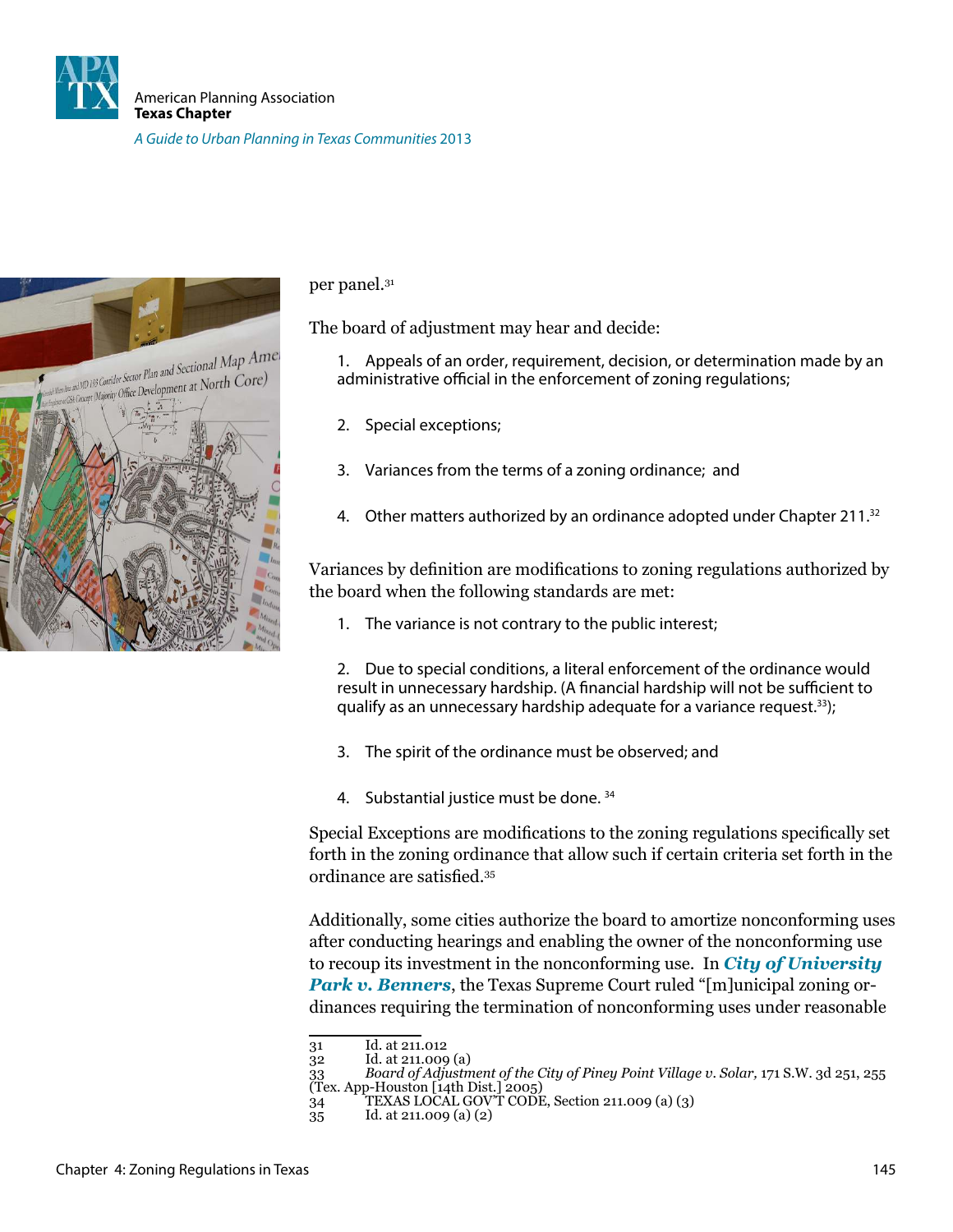

conditions are within the scope of municipal police power."<sup>36</sup>

Any person aggrieved by the decision of an administrative oficial or any oficer, department, board, or bureau of the municipality affected by the decision may appeal the decision of the administrative oficial by iling with the board and the oficial from whom the appeal is taken a notice of appeal specifying the grounds for the appeal.37 The appeal will stay all proceedings in furtherance of the action that is appealed unless the oficial from whom the appeal is taken certifies in writing to the board facts supporting the official's opinion that a stay would cause imminent peril to life or property.<sup>38</sup>

A concurring vote of 75 percent of the board members is required to:

- 1. Reverse an order, requirement, decision, or determination of an administrative official:
- 2. Decide in favor of an applicant on a matter on which the board is required to pass under a zoning ordinance; or
- 3. Authorize a variation from the terms of a zoning ordinance.  $39$

The decision of the board may be appealed to district court or county court, but not to the zoning commission or city council.40 The appeal must be a veriied petition, presented within 10 days after the date the decision is iled in the board's ofice, stating that the decision of the board of adjustment is illegal in whole or in part and specifying the grounds of the illegality.

The party attacking the decision of the board must demonstrate that the decision is a "very clear showing of abuse of discretion"<sup>41</sup> and that the board could have reasonably reached only one decision.<sup>42</sup> The Courts in Texas hold that the Board "is a quasi-judicial body and the district court sits only as a court of review by writ of certiorari."<sup>43</sup> The order of the Board is presumed valid and the party attacking the order must establish a "very clear showing of abuse of discretion." [cite omitted] A zoning board abuses its discretion

*In City of University Park v. Benners, the Texas Supreme Court ruled that cities could terminate nonconforming uses under 'reasonable conditions'.*

#### **The appeal or verified petition** must be filed by:

1. A person aggrieved by a decision of the board;

2. A taxpayer; or

3. An officer, department, board, or bureau of the municipality.<sup>1</sup>

 $\overline{1}$  Id.

<sup>36</sup> *City of University Park v. Benners,* 485 S.W. 2d 773, 778 (Tex. 1972)

Id. at 211.010 (a)

Id. at 211.010 (c) 39 TEXAS LOCAL GOV'T CODE at 211.009 (c)<br>40 Id. at 211.011 (a)

Id. at 211.011 (a)

<sup>41</sup> *City of Dallas v. Vanesko,* 189 S.W.3d 769, 771 (Tex.2006)

<sup>42</sup> Id.

<sup>43</sup> *Board of Adjustment of City of Corpus Christi v. Flores*, 860 S.W. 2d 622, 625 (Tex. Pp.- Corpus Christi 1993, writ denied)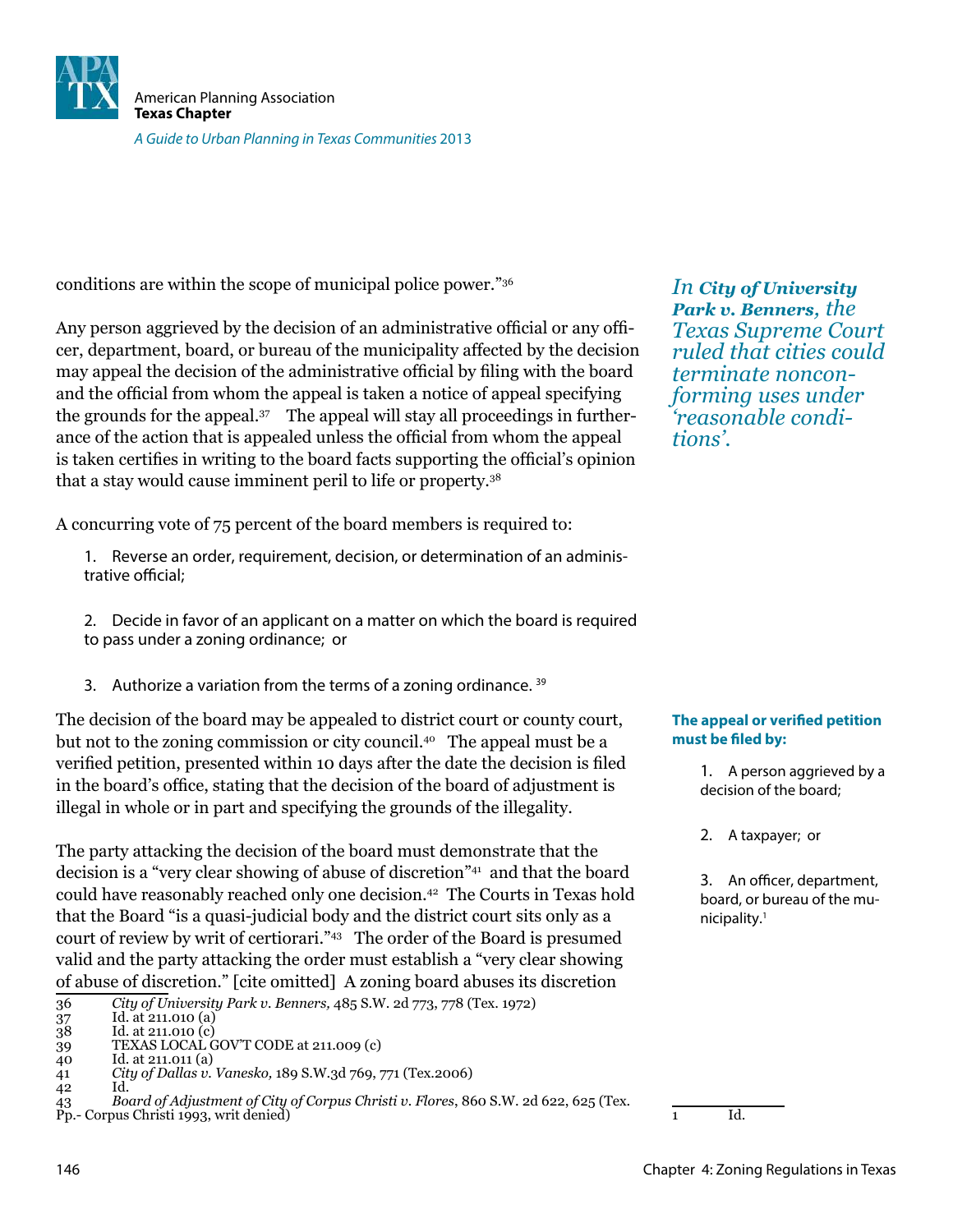

if it acts without reference to any guiding rules and principles or clearly fails to analyze or apply the law correctly. [cites omitted] With respect to a zoning board's factual findings, a reviewing court may not substitute its own judgment for that of the board. [cite omitted]. Instead, a party challenging those indings must establish that the board could only have reasonably reached one decision. [cite omitted].<sup>44</sup>

# **ENFORCEMENT**

A violation of a zoning ordinance is a misdemeanor, punishable by ine, imprisonment, or both, as provided by the city. The governing body may also provide civil penalties for a violation.<sup>45</sup> Per chapter 54 of the Texas Local Government Code, a fine or penalty for violation of a zoning regulation may not exceed \$2,000.00.<sup>46</sup>

Further, the city may institute the following measure if a building or other structure is erected, constructed, reconstructed, altered, repaired, converted, or maintained or if a building, other structure, or land is used in violation of zoning regulations:

- 1. Prevent the unlawful erection, construction, reconstruction, alteration, repair, conversion, maintenance, or use;
- 2. Restrain, correct, or abate the violation;
- 3. Prevent the occupancy of the building, structure, or land; or
- 4. Prevent any illegal act, conduct, business, or use on or about the premises.

# **EXCEPTIONS TO A CITY'S ZONING AUTHORITY**

### **State or Federal Preemption**

Matters regulated by state or federal law are preempted from local zoning authority. For example, the Texas Alcoholic Beverage Code speciically provides

<sup>44</sup> Vanesko at 771.<br>45 Id. at 211.012<br>46 Id. at 54.001 (b) Id. at  $211.012$ 

Id. at 54.001 (b)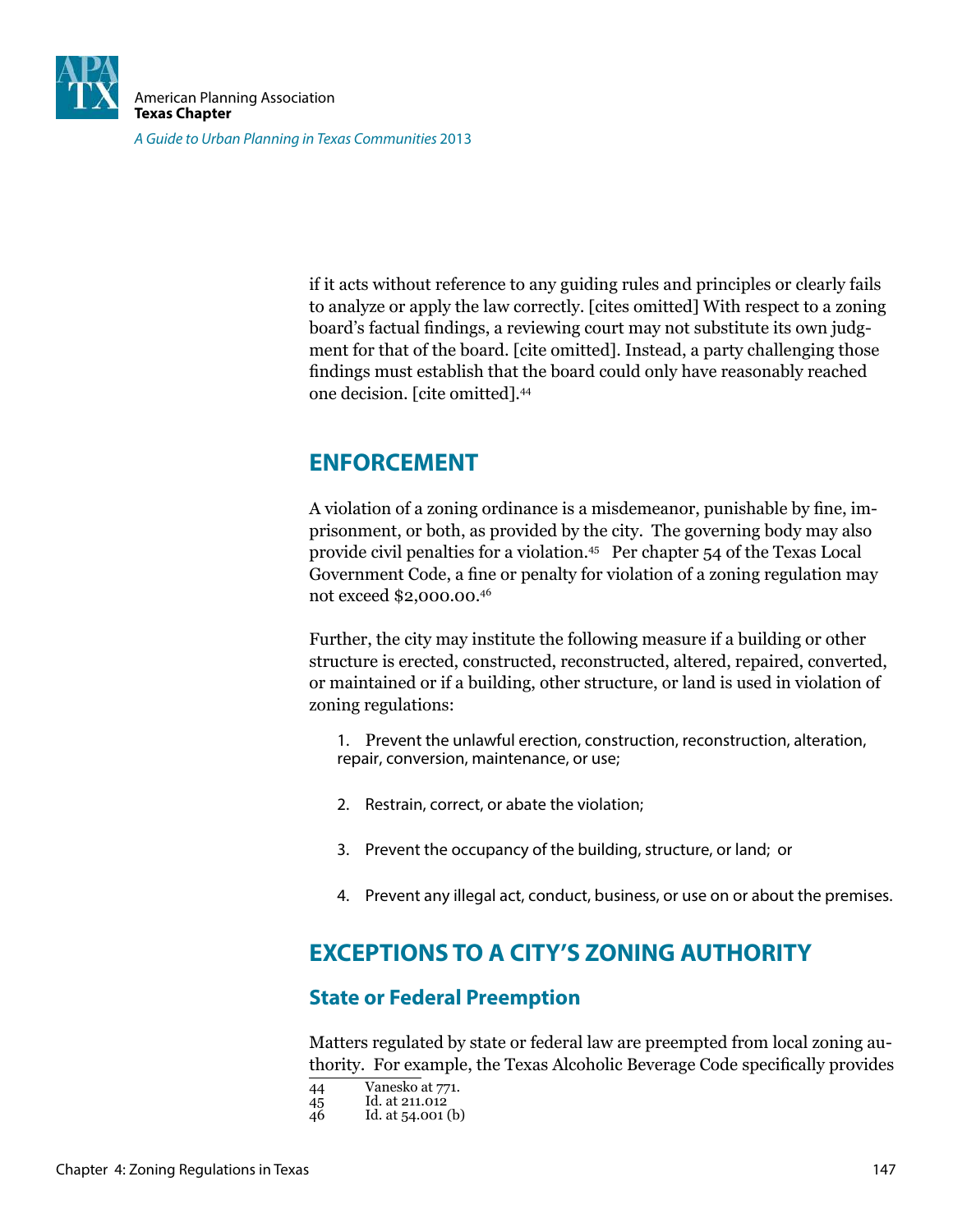

that such Code "shall exclusively govern the regulation of alcoholic beverages in this state, and that except as permitted by this code."<sup>47</sup> However, that Code permits city regulation of alcoholic beverage sales and service in speciic areas. City regulation of alcoholic beverages where not otherwise permitted by the Texas Alcoholic Beverage Code would be preempted.

In the case of *Southern Crushed Concrete. LLC v. City of Houston*, a concrete crushing company secured an air quality permit from the Texas Commission on Environmental Quality, but was denied a similar permit by the City whose regulations were more restrictive to the point of rendering the use unlawful. The Texas Supreme Court ruled, "But, the express language of section 382.112(b) compels us to give effect to the Legislature's clear intent that a city may not pass an ordinance that effectively moots a Commission decision. We hold that the Ordinance makes unlawful an 'act approved or authorized under . . . the [C]ommission's . . . orders' and is thus preempted by the TCAA and unenforceable. TEX. HEALTH & SAFETY CODE § 382.113(b)."<sup>48</sup>

#### **State and Federal Buildings**

The Local Government Code provides that zoning regulations enacted pursuant to Chapter 211 do not apply to "a building, other structure, or land under the control, administration, or jurisdiction of a state or federal agency."<sup>49</sup> However, zoning will apply to a privately-owned building which is leased to a state agency.<sup>50</sup>

#### **Pawnshops**

Pawnshops are afforded some protection under the Texas Local Government Code. Section 211.0035 provides a city must designate pawnshops, which have been licensed to transact business by the Consumer Credit Commissioner under Chapter 371, Finance Code, as "a permitted use in one or more zoning classifications and cannot "impose a specific use permit requirement" or any requirement similar in effect to a speciic use permit requirement on a pawnshop."<sup>51</sup>

```
51 Id. at Section 211.0035
```


Above: Austin, TX food truck Many cities do not indicate 'mobile food truck vending' among approved land uses listed in the city zoning codes.

Image by Katherine Lynch on Flickr and reproduced under Creative Commons 2.0

<sup>47</sup> Texas Alcoholic Beverage Code, Section 109.57 (b)<br>48 Southern Crushed Concrete. LLC v. City of Housta

<sup>48</sup> *Southern Crushed Concrete. LLC v. City of Houston*; \_\_\_\_\_\_\_\_\_\_\_(Tex. 2013)

<sup>49</sup> TEXAS LOCAL GOV'T CODE, Section 211.013 (c)

<sup>50</sup> Id. at Section 211.013 (d)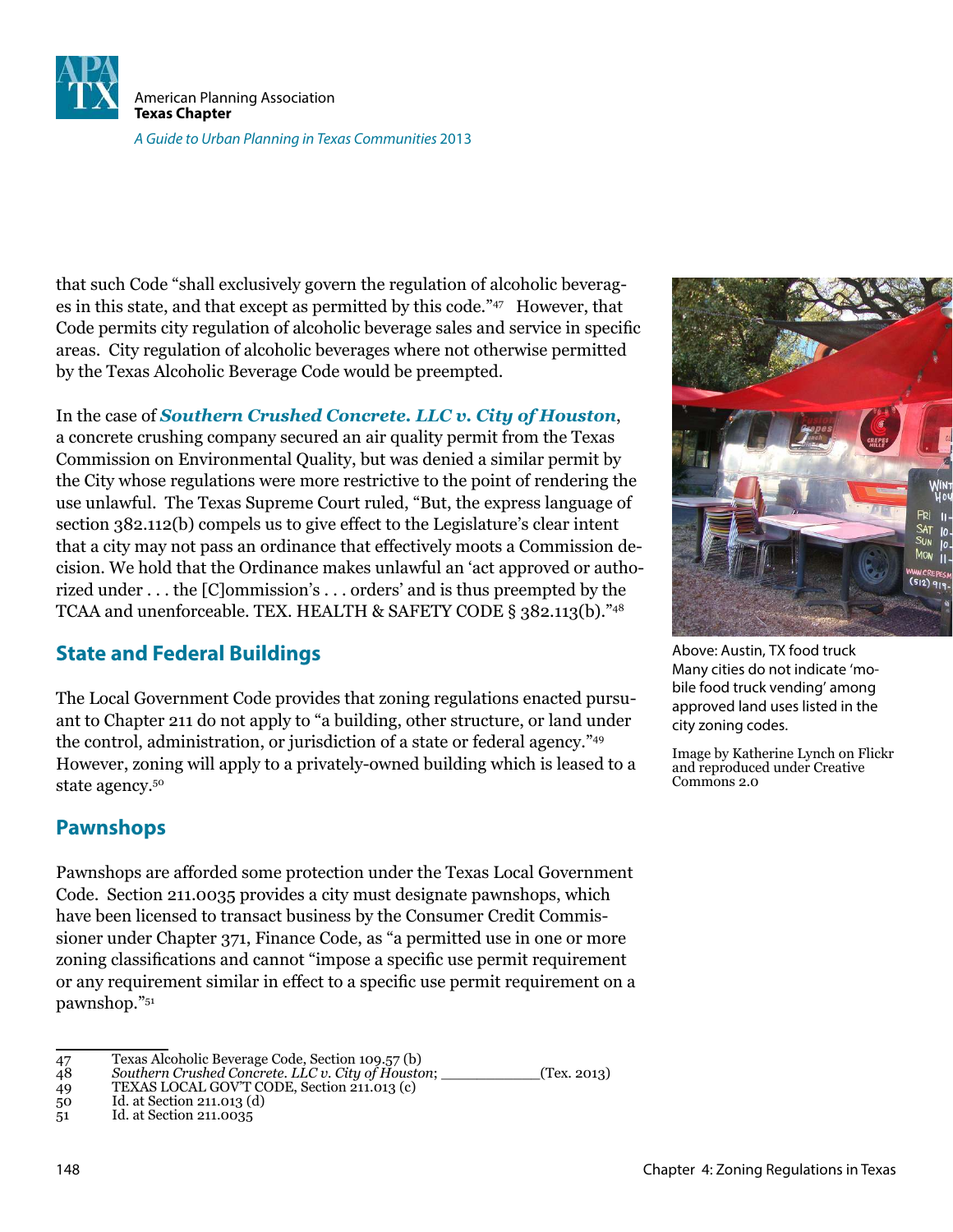



# **SOME ADDITIONAL ZONING CONCEPTS**

**Accessory Use** A use that is customarily incidental to a main use. Typically, these uses must be on the same lot as the main use and are permitted in the same zoning district as the main use.

**Conservation Zoning** Zoning regulations that provide development standards aimed at protecting environmental, historic or cultural amenities of a community. Often these types of regulations provide modifications to standard zoning development standards, including but not limited to setbacks and lot sizes, and may provide density bonuses, in order to provide lexibility and incentives for protecting the targeted amenities.

**Cumulative Zoning** Zoning regulations in which uses in more restrictive districts are permitted in more intensive districts.

**Euclidean Zoning** Zoning regulations that provide individual districts for permitted uses and development standards.

**Design Guidelines** Standards aimed at maintaining the architectural integrity of a unique area of a city or at providing an architectural or design theme for an area of the city.

**Exclusionary Zoning** A discriminatory zoning system in which regulations are enacted to unlawfully exclude certain groups of people.

**Form-Based Code** A zoning code in which the regulations "address the relationship between building facades and the public realm, the form and mass of buildings in relation to one another, and the scale and types of streets and blocks."<sup>52</sup>

**Incentive Zoning** Zoning regulations that provide bonuses or other incentives pursuant to standards that further specific community development objectives.

**Inclusionary Zoning** Zoning that provides for wide array of residential uses including low income and affordable units.

<sup>52</sup> Deinition of a Form-Based Code, Form-Based Code Institute; 2011 [Form-Based Code Institute website]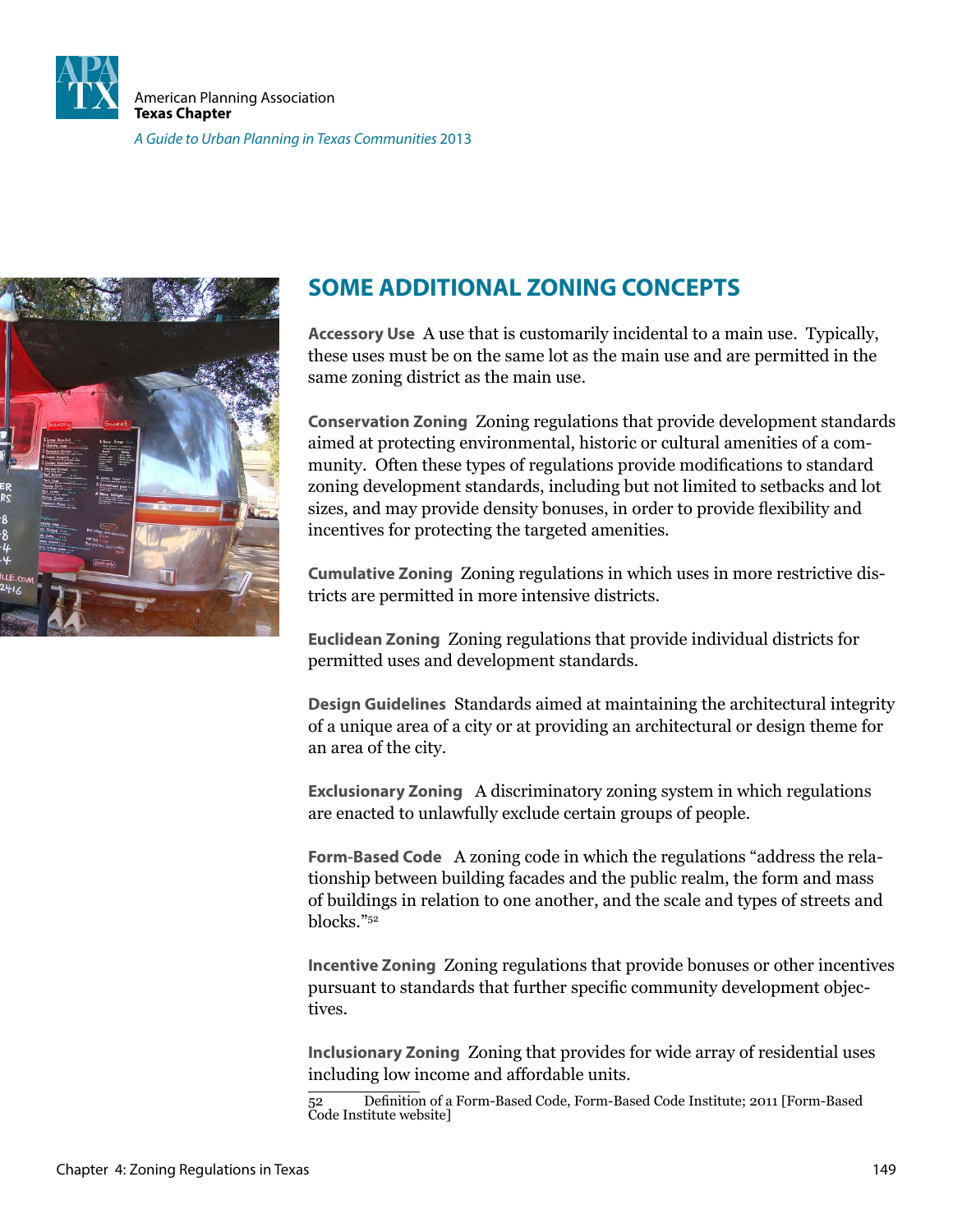

**Nonconforming Uses** Uses that were previously permitted on a property, but subsequently prohibited by zoning regulations imposed with annexation or an amendment to the zoning regulations.

**Performance Zoning** Zoning regulations that focus on performance criteria rather than solely on the separation of uses.

**Planned Development District (PD) or Planned Unit Development (PUD)** A zoning classification that provides flexible development regulations to allow the construction of a unified development concept which may not conform entirely to the standard zoning regulations. Often these types of development include mixed uses, protection of environmentally significant features, preservation of and provision for open space, interconnection of uses, modified development standards, and special design guidelines and landscaping requirements. Because the authority and limitations for planned development districts are set forth in a city's zoning code, it is necessary to review those portions of the city's code to determine to what extent a planned development district may be used.

**Smart Growth** According to the American Planning Association,

Smart Growth is not a single tool, but a set of cohesive urban and regional planning principles that can be blended together and melded with unique local and regional conditions to achieve a better development pattern. Smart Growth is an approach to achieving communities that are socially, economically, and environmentally sustainable. Smart Growth provides choices — in housing, in transportation, in jobs, and in amenities (including cultural, social services, recreational, educational, among others) — using comprehensive planning to guide, design, develop, manage, revitalize, and build inclusive communities and regions to:

- Have a unique sense of community and place;
- Preserve and enhance valuable natural and cultural resources;
- Equitably distribute the costs and benefits of land development, considering both participants and the short- and long-term time scale;
- Create and/or enhance economic value;

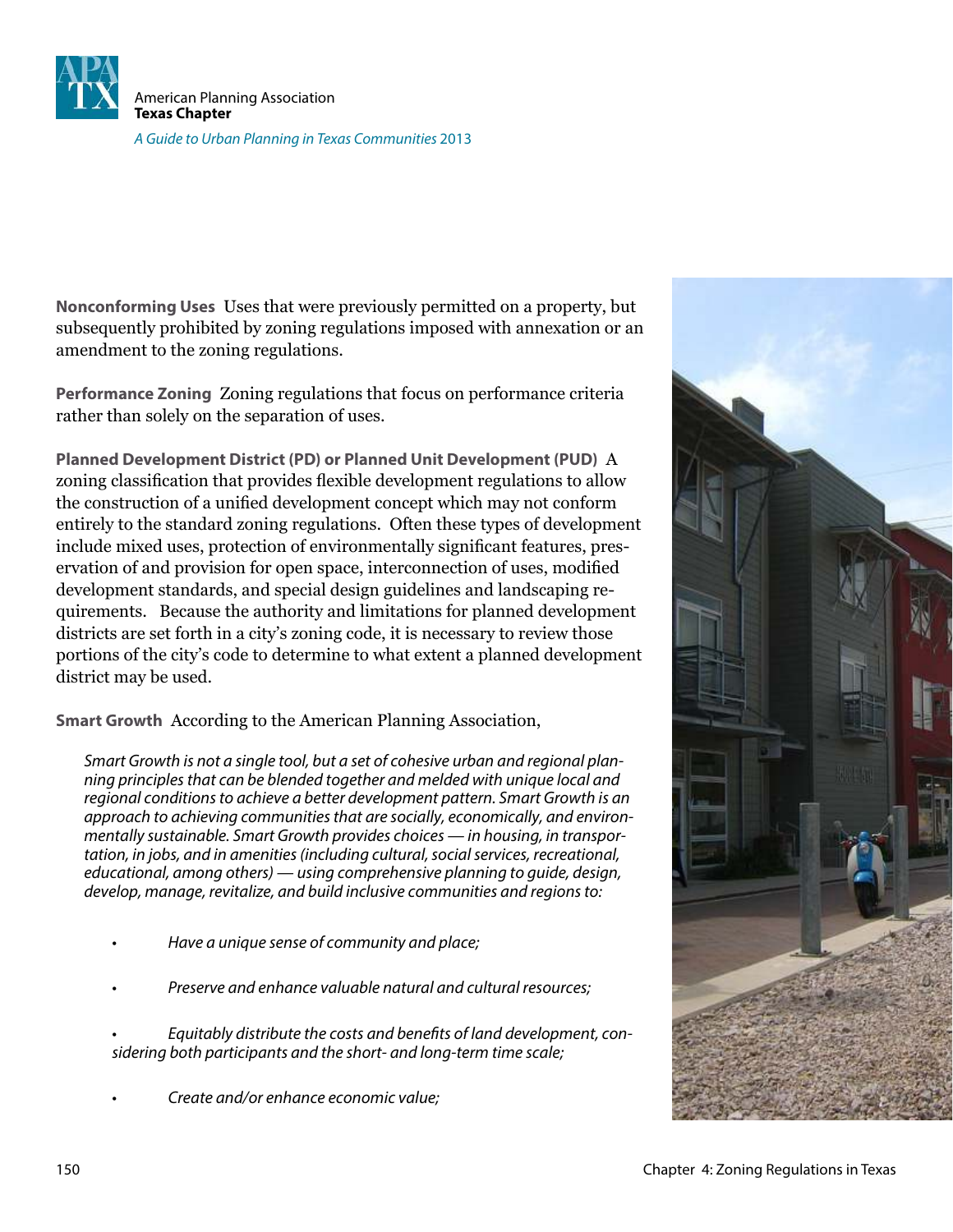

The Saltillo Lofts development in Austin, TX exemplify many Smart Growth priniciples.

Image by peterlfrench on Flickr and reproduced under Creative Com- $\overline{\text{mons}}$  2.0



Expand the range of transportation, employment, and housing choices in a fiscally responsible manner;

- Balance long-range, regional considerations of sustainability with short-term incremental geographically isolated actions;
- Promote public health and healthy communities;
- Apply up-to-date local and regional performance measures of successful urban and regional growth;
- Encourage compact, transit-accessible (where available), pedestrian-oriented, mixed-use development patterns and land reuse; and,
- Increase collaboration and partnerships to advance place-based and regional goals and objectives, while respecting local land-use preferences and priorities.

Core principles of Smart Growth include:

- 1. Efficient use of land and infrastructure
- 2. Creation and/or enhancement of economic value
- 3. A greater mix of uses and housing choices

4. Neighborhoods and communities focused around human-scale, mixed-use centers

5. A balanced, multi-modal transportation system providing increased transportation choice

6. Conservation and enhancement of environmental and cultural resources

7. Preservation or creation of a sense of place

8. Increased citizen participation in all aspects of the planning process and at every level of government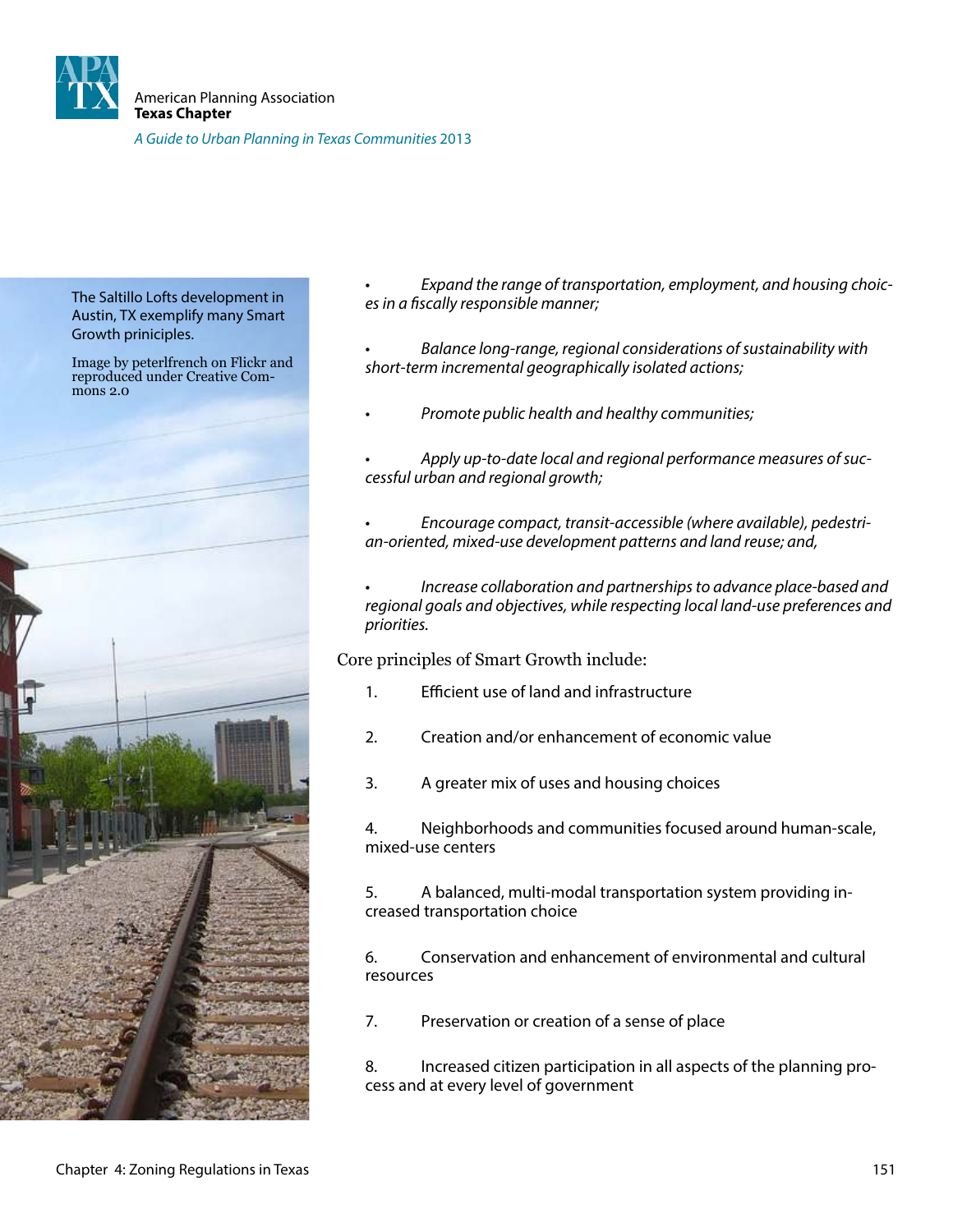9. Vibrant center city life

10. Vital small towns and rural areas

11. A multi-disciplinary and inclusionary process to accomplish smart growth

12. Planning processes and regulations at multiple levels that promote diversity and equity

13. Regional view of community, economy and ecological sustainability

14. Recognition that institutions, governments, businesses and individuals require a concept of cooperation to support smart growth

15. Local, state, and federal policies and programs that support urban investment, compact development and land conservation

16. Well defined community edges, such as agricultural greenbelts, wildlife corridors or greenways permanently preserved as farmland or open space.<sup>53</sup>

The U.S. Environmental Protection Agency identifies the following ten basic principles of Smart Growth developments:

- 1. Mix land uses
- 2. Take advantage of compact building design
- 3. Create a range of housing opportunities and choices
- 4. Create walkable neighborhoods

5. Foster distinctive, attractive communities with a strong sense of place

<sup>53</sup> Policy Guide on Smart Growth, American Planning Association; Originally Ratiied by Board of Directors, April 15, 2002; Updated Guide Adopted by Chapter Delegate Assembly, April 14, 2012; Updated Guide Ratiied by Board of Directors, April 14, 2012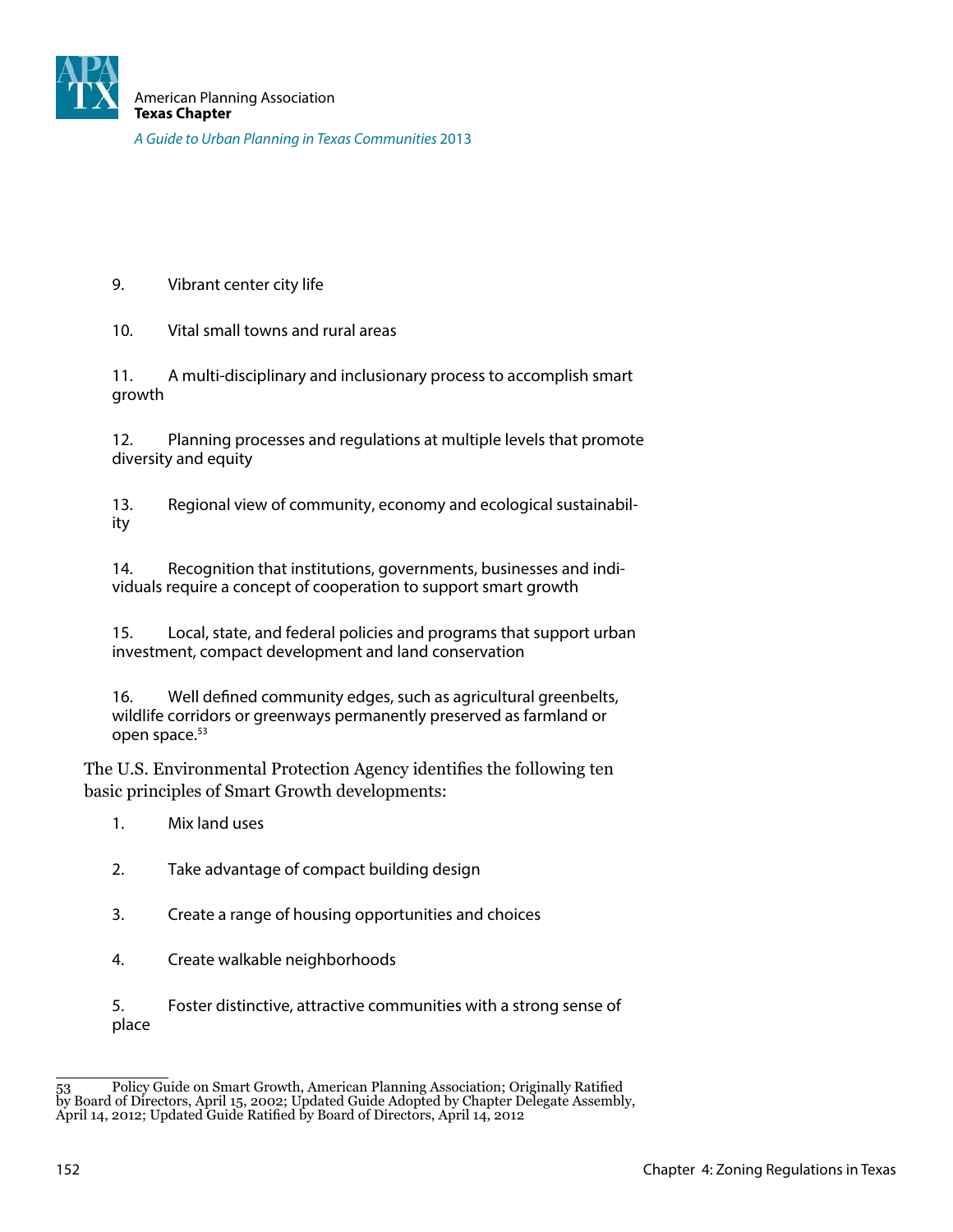

6. Preserve open space, farmland, natural beauty, and critical environmental areas

- 7. Strengthen and direct development towards existing communities
- 8. Provide a variety of transportation choices
- 9. Make development decisions predictable, fair, and cost-efective

10. Encourage community and stakeholder collaboration in development decisions.<sup>54</sup>

**Street Design Standards** Standards focusing on various elements of street design and construction including, but not limited to street width, curbs and gutters, medians, lane widths, street parking, sidewalks, pedestrian amenities, bicycle lanes, crosswalks, landscaping, lighting, and street.

**Transit-Oriented Development** Typically higher density, mixed use development surrounding a transit station (usually  $\frac{1}{4}$ - $\frac{1}{2}$  mile radius) which is designed to exploit the transportation opportunities afforded by the transit station.

**Unified Development Code** A single code that incorporates all development-related regulations including zoning and subdivision regulations, but may also include signage, landscaping, screening and fencing, environmental performance, and other development-related regulations.

**Zoning Overlay** "A set of zoning ordinances, optional or required, specifying land use and/or design standards for a designated portion of the underlying zoning within a defined district; typically used to keep architectural character and urban form consistent, make adjacent uses compatible, and/or accelerate the conversion of non-conforming land uses."<sup>55</sup>

<sup>54</sup> About Smart Growth, U.S. Environmental Protection Agency, (2013) [U.S. EPA website]

<sup>55</sup> *Makin Smart Growth Happen*, U.S. Environmental Protection Agency, [U.S.EPA website] (2013)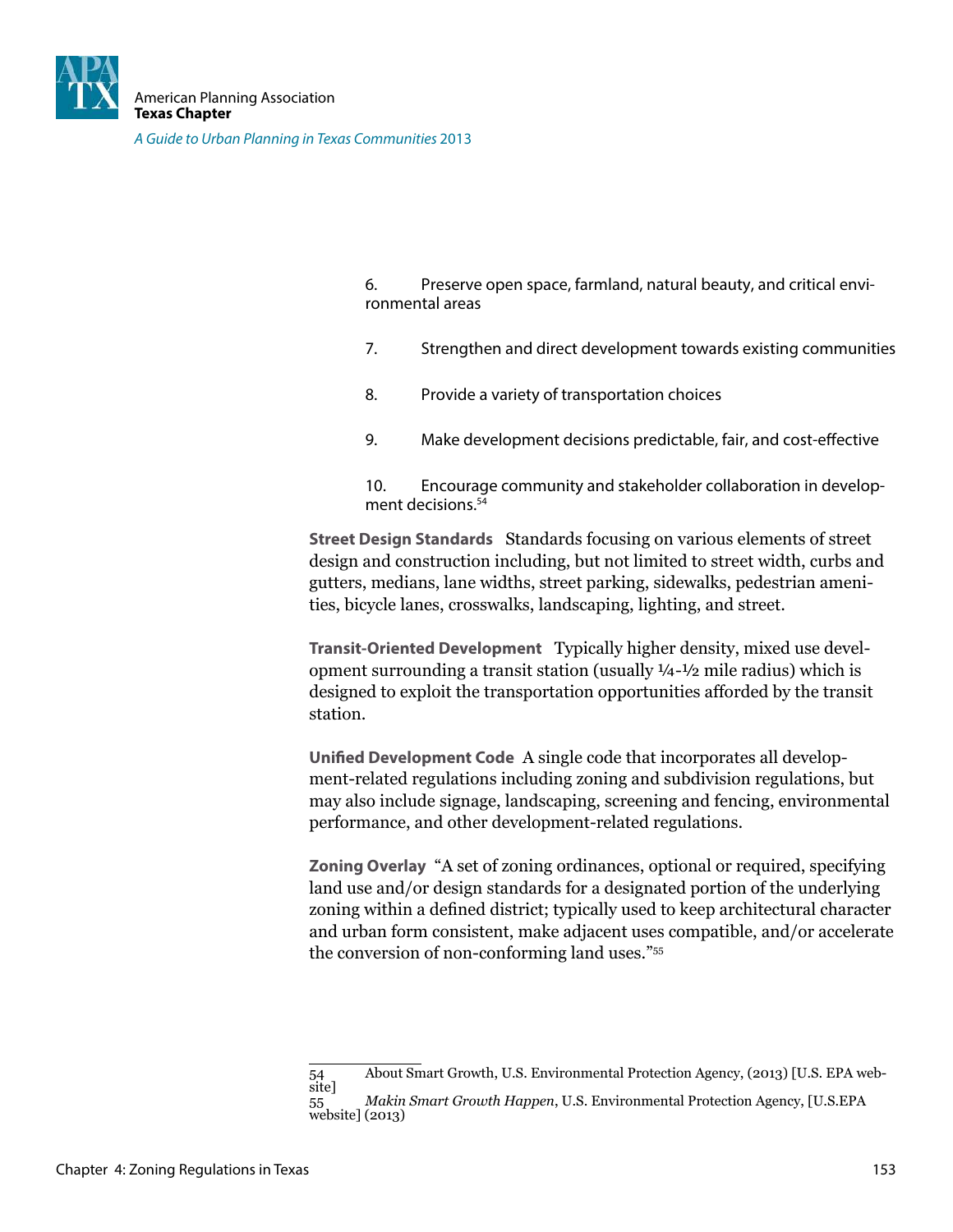

# **CHALLENGES**

Zoning is an exercise of a municipality's legislative powers <sup>56</sup> and courts will give deference to the municipality's ordinances and "[i]f reasonable minds may differ as to whether or not a particular zoning ordinance has a substantial relationship to the public health, safety, morals or general welfare, no clear abuse of discretion is shown and the ordinance must stand as a valid exercise of the city's police power."<sup>57</sup> Therefore, a zoning ordinance receives deference and is presumed valid. A party challenging the zoning ordinance must show that the ordinance is arbitrary or unreasonable because it bears no substantial relationship to the public health, safety, morals or general welfare. <sup>58</sup>"Determining the reasonableness of a zoning ordinance is a question of law for the court."<sup>59</sup>

The following are some of the common challenges to zoning ordinances:

#### **Inverse condemnation, taking, damaging**

The U.S. Supreme Court has held that, "while property may be regulated to a certain extent, if regulation goes too far it will be recognized as a taking" in violation of the Fifth Amendment of the U.S. Constitution.<sup>60</sup> In this sense the action of the governmental authority is characterized as a "regulatory taking" as opposed to a physical taking such as the acquisition of property for a public purpose. "In a regulatory taking, it is the passage of the ordinance that injures a property's value or usefulness."<sup>61</sup>

A regulatory taking may occur if a regulation deprives a property owner of all economically beneficial use of his land.<sup>62</sup> A regulatory taking may also be found if the regulation unreasonably interferes with a landowner's right to use and enjoy his property or does not substantially advance a legitimate

#### **CHALLENGES:**

- 1. Inverse condemnation, taking, damaging
- 2. Substantive due process
- 3. Procedural due process
- 4. Failure to comply with statutory or local procedures
- 5. Equal protection
- 6. Free exercise
- 7. Spot Zoning
- 8. Contract Zoning

#### In order to **challenge a zoning ordinance,** one must show that the ordinance is

- 1. arbitrary or
- 2. unreasonable

because it bears no substantial relationship to the:

- public health,
- safety,
- morals or
- general welfare.

<sup>56</sup> *City of Pharr v. Tippitt*, 616 S.W. 2d 173, 173 (Tex. 1981) citing Thompson v. City of Palestine, 510 S.W. 2d 579 (Tex. 1974)

<sup>1</sup>d. at 176<br>Id.  $\frac{57}{58}$ 

<sup>59</sup> *City of San Antonio v. Arden Encino Partners, Ltd.,* 103 S.W.3d 627, 630 (Tex. App.- San Antonio 2003\_\_\_\_\_\_)Id. at 103 S.W.3d 627

<sup>60</sup> *Pennsylvania Coal Co. v. Mahon*, 260 U.S. 393, 413, 43 S.Ct. 158, 67 L.Ed. 322 (1922) 61 *Lowenberg v. City of Dallas*, 168 S.W.3d 800, 802 (Tex.2005)

<sup>62</sup> *Lucas v. South Carolina Coastal Commission,* 112 S.Ct. 2886 (1992); Mayhew v.

Town of Sunnyvale, 964 S.W.2d 922, 935 (Tex.1998) cert. denied, 526 U.S. 1144, 119 S.Ct. 2018, 143 L.Ed.2d 1030 (1999).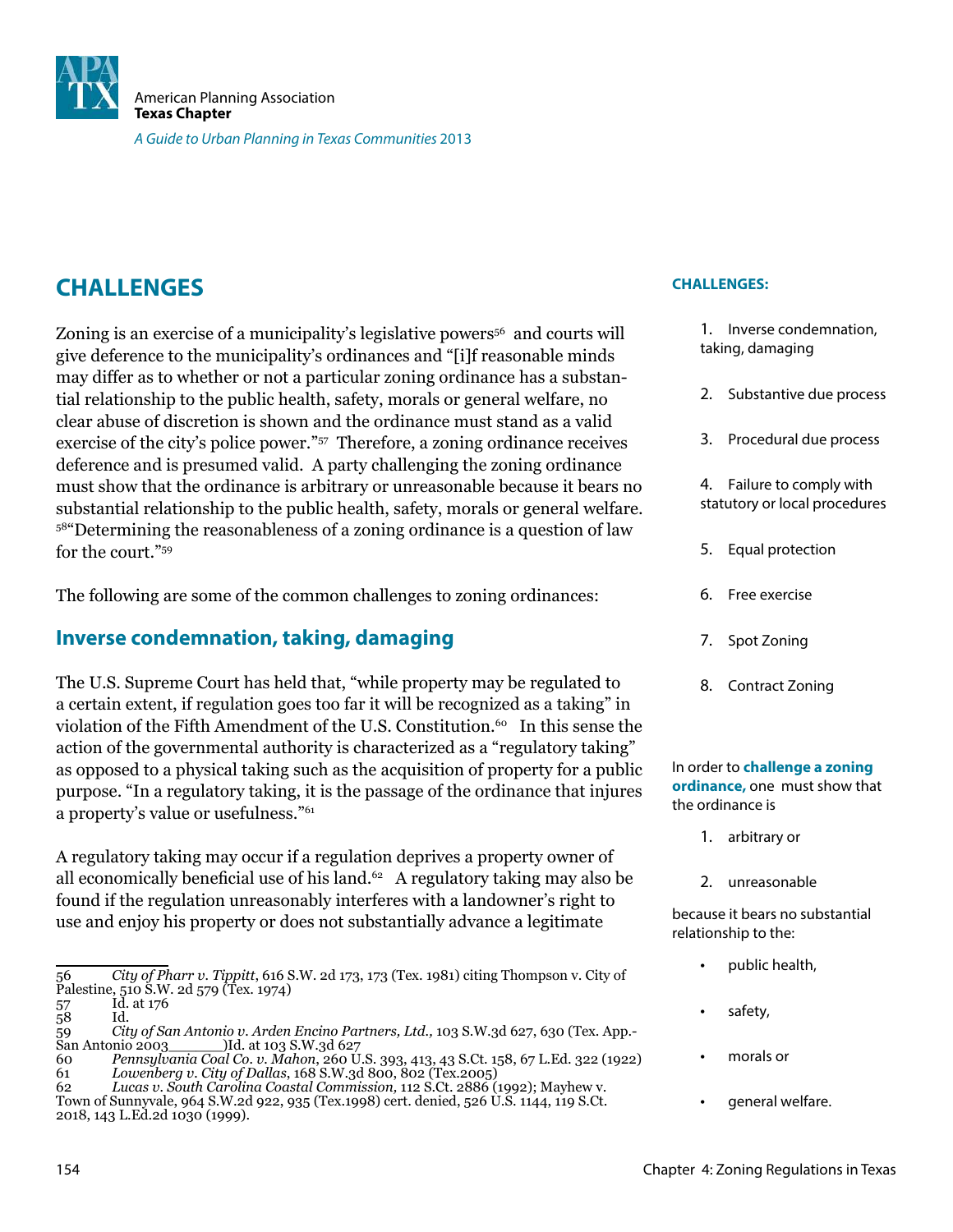

*A regulatory taking may occur if a regulation deprives a property owner of all economically beneficial use of his land.*

governmental interest.63 Further, regulations may be deemed as takings if they unreasonably interfere with an owner's investment-backed expectations while also considering the economic impact of the regulation on the property owner, and the character of the governmental action.<sup>64</sup>

#### **Substantive due process**

Regulations may be subject to a substantive due process challenge if they fail to further a legitimate State interest or fail to have any relation to the public health, safety or welfare.<sup>65</sup> The regulations must first be "rationally related to legitimate government interests."<sup>66</sup> Further, the regulations must not be arbitrary, unreasonable or capricious and must have a substantial relationship to the public health, safety or welfare.<sup>67</sup>

"When a zoning determination is challenged on substantive due process grounds, if reasonable minds could difer as to whether the city's zoning action had a substantial relationship to the public health, safety, morals or general welfare, the action must stand as a valid exercise of the city's police power."<sup>68</sup>

#### **Procedural due process**

Procedural due process mandates that a property owner who is deprived of a property right must have been given an "appropriate and meaningful opportunity to be heard."<sup>69</sup> A city satisies this standard if it provides notice and an opportunity to be heard.<sup>70</sup>

### **Failure to comply with Statutory or local procedures**

Zoning ordinances are invalid, and not merely voidable, if the statutory procedure is not followed. "(F)ull compliance with the statute is necessary to the validity of amendatory, temporary or emergency zoning ordinances." $\frac{1}{7}$ Further, the "right to have notice and appear before a zoning commission is a

<sup>63</sup> *Mayhew* at 935

<sup>64</sup> *Shefield Development Company, Inc. v City of Glenn Heights,* 140 S.W. 3d 660, 672 (Tex. 2004)

Mayhew at 938

<sup>66</sup> Id.<br>67 Id.

 $^{67}_{68}$ 68 *City of Waxahachie v. Watkins*, 154 Tex. 206, 275 S.W.2d 477, 481 (1955)

<sup>69</sup> *Mayhew* at 939

Id. at 940

<sup>71</sup> *Bolton v. Sparks*, 362 S.W. 946, 950 (Tex. 1962)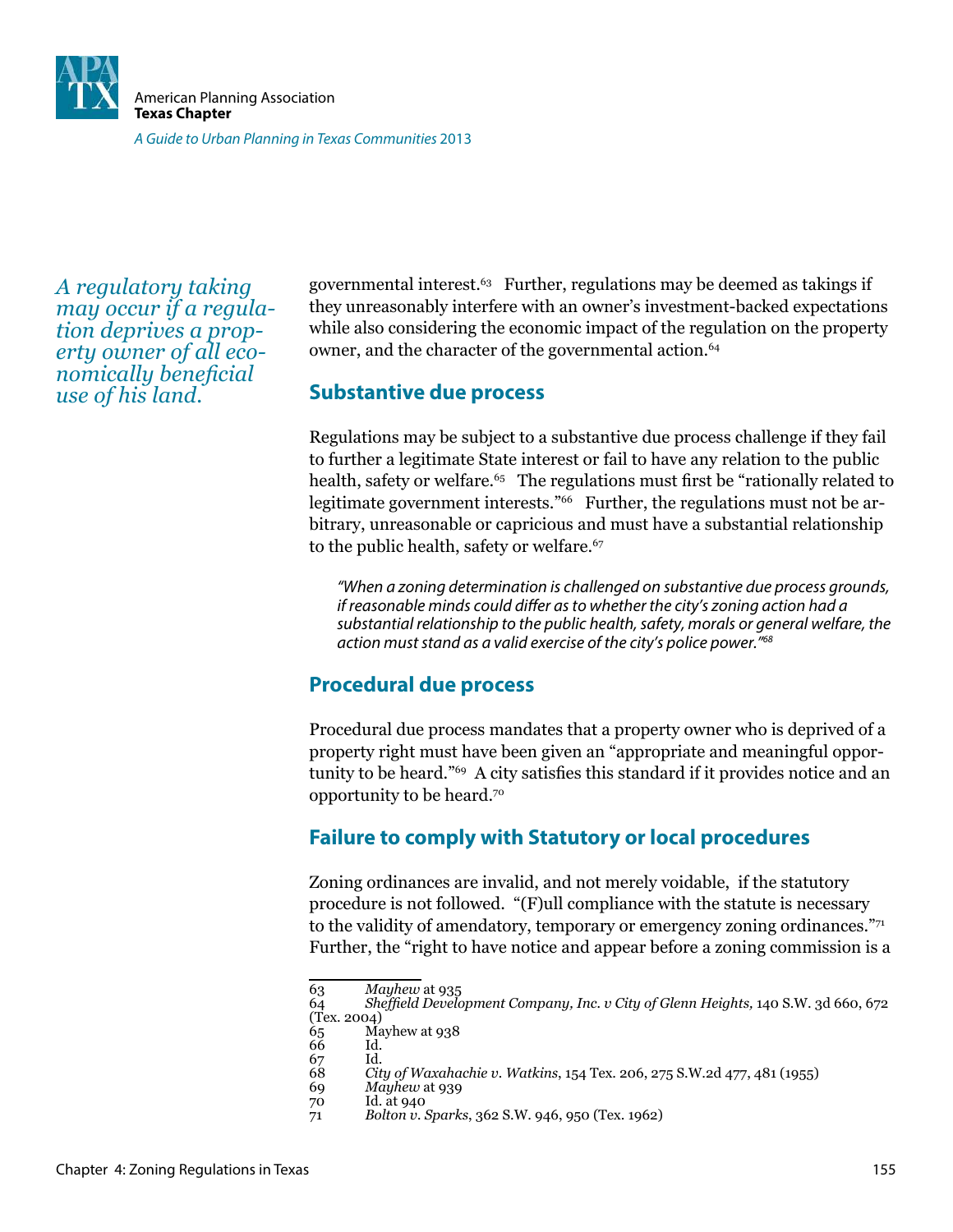

statutory right, not a due-process requirement."72 Therefore, one complaining of defective notice, based solely on noncompliance with the statute, does not have a constitutional claim.

## **Equal protection**

An equal protection challenge may be brought if an individual can demonstrate that the city treated the individual differently from other similarly situated individuals without any reasonable basis. Such an ordinance generally must only be rationally related to a legitimate state interest unless the ordinance discriminates against a suspect class or infringes.73 "Economic regulations, including zoning decisions, have traditionally been afforded only rational relation scrutiny under the equal protection clause."<sup>74</sup>

### **Free Exercise**

Regulations that attempt to regulate religious activities may be challenged if they interfere with the exercise of religious freedoms in violation of the First Amendment of the U.S. Constitution. The Religious Land Use and Institutionalized Persons Act (RLUIPA), provides further protection by prohibiting:

"zoning and landmarking laws that substantially burden the religious exercise of churches or other religious assemblies or institutions absent the least restrictive means of furthering a compelling governmental interest. This prohibition applies in any situation where: (i) the state or local government entity imposing the substantial burden receives federal funding; (ii) the substantial burden afects, or removal of the substantial burden would afect, interstate commerce; or (iii) the substantial burden arises from the state or local government's formal or informal procedures for making individualized assessments of a property's uses. In addition, RLUIPA prohibits zoning and landmarking laws that:

1. Treat churches or other religious assemblies or institutions on less than equal terms with nonreligious institutions;

2. Discriminate against any assemblies or institutions on the basis of religion or religious denomination;

*Cities cannot treat individuals differently from other similarly situated individuals without any reasonable basis.*

<sup>72</sup> *Murmur Corporation v. Board of Adjustment of the City of Dallas*, 718 S.W. 2d 790, 792 (Tex. App- Dallas, 1986, writ ref'd n.r.e.)

<sup>73</sup> Mayhew at 939

<sup>74</sup> Id.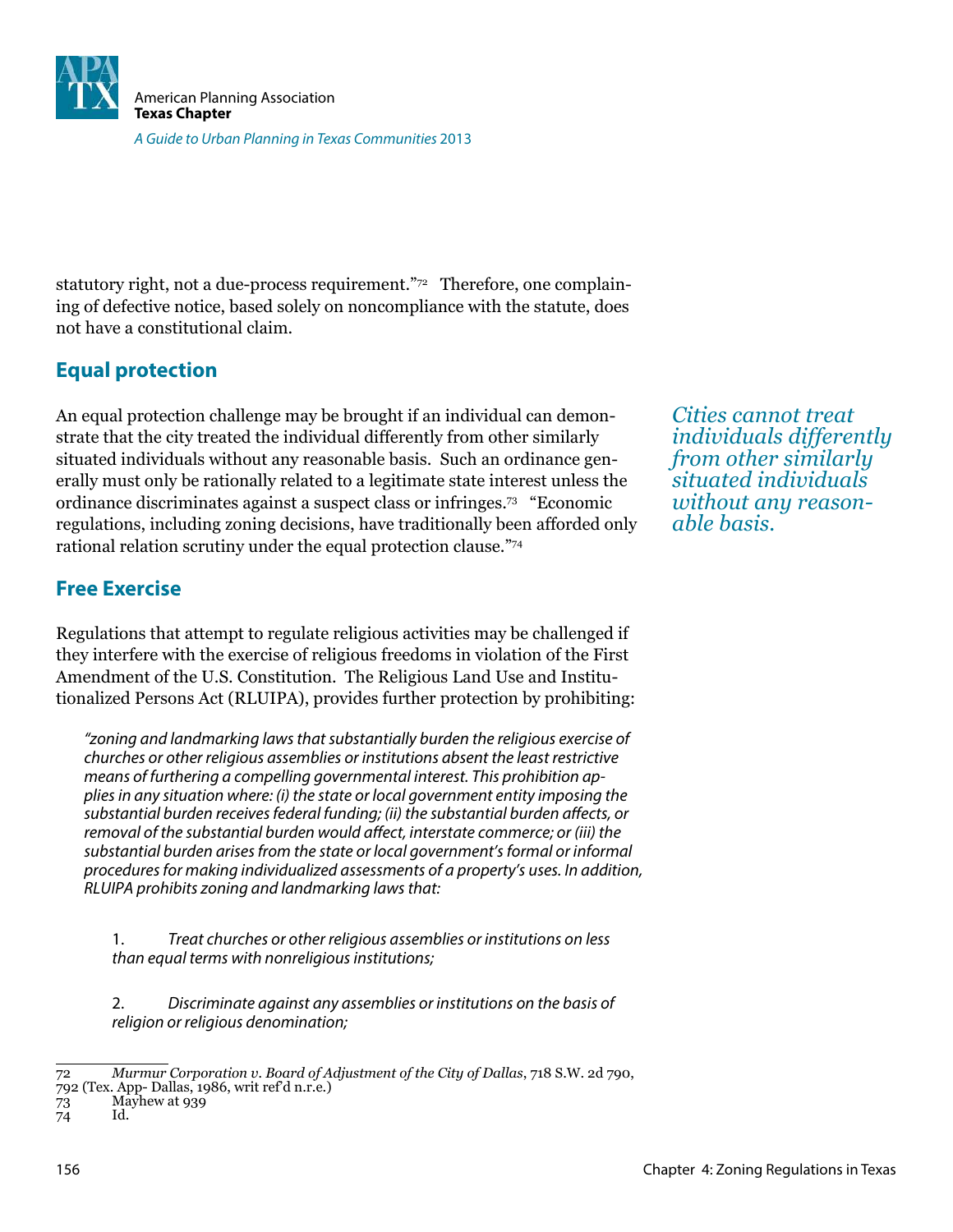

3. Totally exclude religious assemblies from a jurisdiction; or

4. Unreasonably limit religious assemblies, institutions, or structures within a jurisdiction. laws." $75$ 

## **Spot Zoning**

Some zoning changes may be challenged if the rezoning is deemed to be "Spot Zoning". "Spot Zoning" is the process of singling out a small tract of land and treating it differently from similar surrounding land "without any showing of justifiable changes in conditions."<sup>76</sup> In *City of Pharr v. Tippitt*, the Texas Supreme Court identiied the following factors to be reviewed in determining whether a rezoning is Spot Zoning:

1. Whether the City has disregarded the zoning ordinance or long-range master plans and maps that have been adopted by ordinance;

2. The nature and degree of an adverse impact on surrounding properties; i.e. is the change substantially inconsistent with surrounding properties; and,

3. Whether the use of the property as presently zoned is suitable or unsuitable;

4. Whether the rezoning ordinance bears a substantial relationship to the public health, safety, morals or general welfare or protect and preserve historical and cultural places and areas.

## **Contract Zoning**

Zoning ordinances whereby the City commits itself to rezone land in consideration of the landowner to use or not use his land in a particular manner, or provide some other consideration in exchange for the zoning may be challenged as "Contract Zoning." Contract zoning is invalid because the city dele-

<sup>75</sup> Religious Land Use and Institutionalized Persons Act of 2000; The United States Department of Justice

<sup>76</sup> *City of Pharr v. Tippitt*, 616 S.W.2d 173, 177 (Tex.1981)